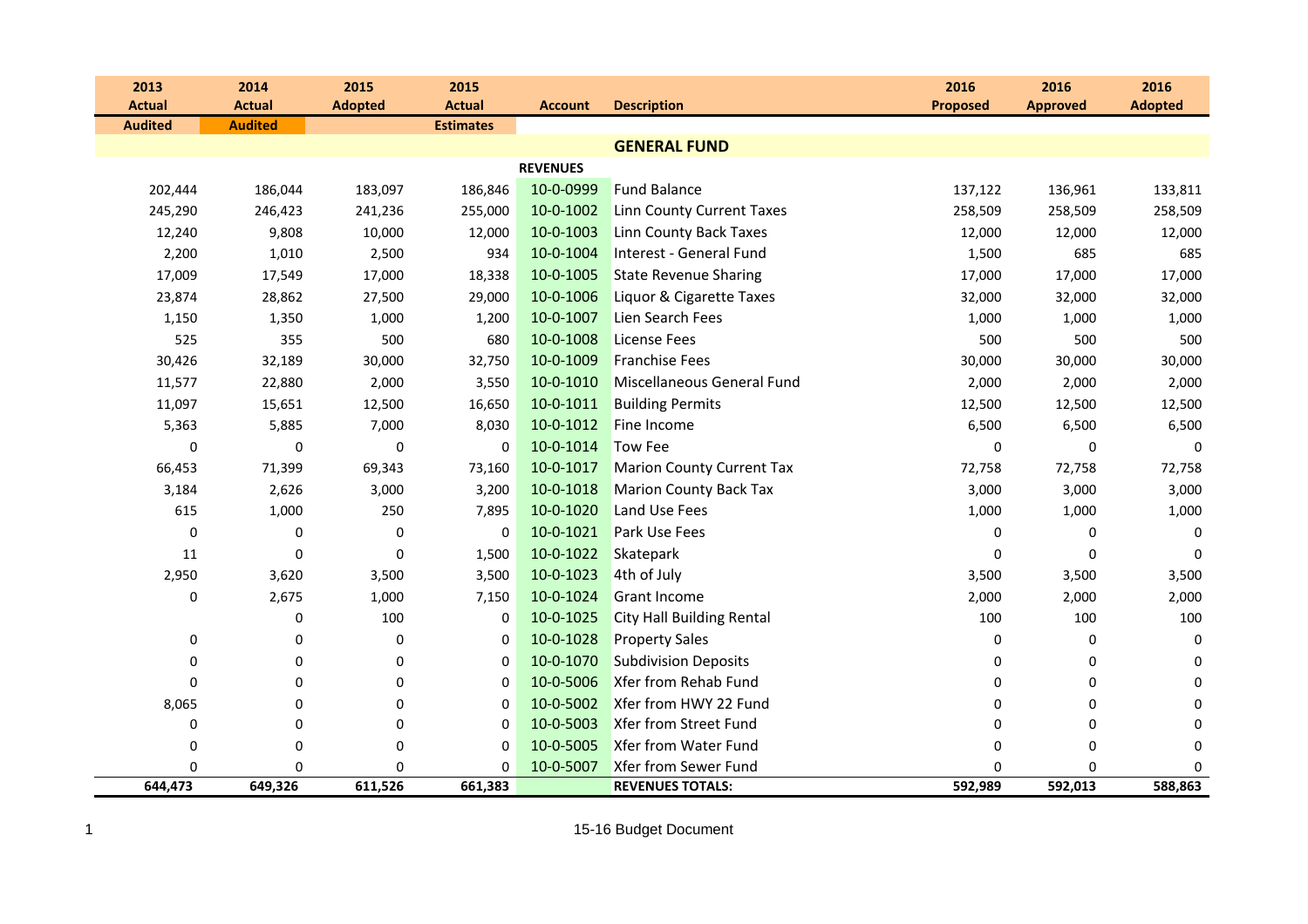| 2013           | 2014           | 2015           | 2015             |                     |                                       | 2016            | 2016            | 2016           |
|----------------|----------------|----------------|------------------|---------------------|---------------------------------------|-----------------|-----------------|----------------|
| <b>Actual</b>  | <b>Actual</b>  | <b>Adopted</b> | <b>Actual</b>    | <b>Account</b>      | <b>Description</b>                    | <b>Proposed</b> | <b>Approved</b> | <b>Adopted</b> |
| <b>Audited</b> | <b>Audited</b> |                | <b>Estimates</b> |                     |                                       |                 |                 |                |
|                |                |                |                  | <b>EXPENDITURES</b> |                                       |                 |                 |                |
| 6,277          | 6,508          | 6,660          | 6,660            | 10-2-2002           | <b>Public Works Supervisor</b>        | 7,000           | 5,442           | 5,442          |
| 13,496         | 14,012         | 14,525         | 14,525           | 10-2-2003           | Clerk II - Finance                    | 15,307          | 15,307          | 15,307         |
| 18,196         | 18,962         | 19,950         | 19,950           | 10-2-2004           | <b>City Recorder</b>                  | 20,230          | 20,230          | 20,230         |
| 8,343          | 8,503          | 8,600          | 8,600            | 10-2-2005           | Judge                                 | 8,714           | 8,714           | 8,714          |
| 7,965          | 9,891          | 12,812         | 12,500           | 10-2-2006           | PERS                                  | 10,400          | 8,601           | 8,601          |
| 63             | 2,238          | 2,521          | 2,521            | 10-2-2007           | Worker's Comp & Benefit Assessment    | 2,520           | 2,520           | 2,520          |
| 3,685          | 4,049          | 5,275          | 5,275            | 10-2-2008           | SS & MC                               | 5,525           | 5,407           | 5,407          |
| 14,102         | 12,698         | 14,600         | 13,800           | 10-2-2009           | Employee Insurance                    | 15,530          | 14,600          | 14,600         |
| 0              | 0              | 400            | 0                | 10-2-2010           | Unemployment                          | 400             | 400             | 400            |
| 13,206         | 10,061         | 14,560         | 14,560           | 10-2-2013           | <b>Utility Maintenance Worker</b>     | 16,112          | 16,113          | 16,113         |
| 0              | 0              | $\mathbf 0$    | 0                | 10-2-2014           | Secretary / Interns / Work Experience | $\mathbf 0$     | 0               | $\mathbf 0$    |
| 3,706          | 3,180          | 3,400          | 3,400            | 10-2-2015           | Clerk II - UB / Court/Code Enf.       | 3,607           | 3,607           | 3,607          |
| 2,840          | 2,580          | 2,580          | 1,700            | 10-2-2017           | Councilors & Mayor                    | 540             | 540             | 540            |
| 1,352          | 1,180          | 1,260          | $\Omega$         | 10-2-2018           | <b>Part Time</b>                      | 1,260           | 1,260           | 1,260          |
| 0              | 0              | $\pmb{0}$      | 0                | 10-2-2019           | Meter Reader                          | $\pmb{0}$       | 0               | 0              |
| 93,231         | 93,862         | 107,143        | 103,491          |                     | PERSONAL SERV TOTALS:                 | 107,145         | 102,740         | 102,740        |
| 2,478          | 1,745          | 2,000          | 2,000            | 10-3-3001           | <b>Office Supplies</b>                | 2,000           | 2,000           | 2,000          |
| 207,656        | 218,040        | 228,941        | 228,941          | 10-3-3002           | <b>LCSO Contract</b>                  | 240,389         | 240,389         | 240,389        |
| 9,367          | 11,295         | 20,000         | 35,000           | 10-3-3003           | Planning/Admin Consult                | 27,000          | 27,000          | 27,000         |
| 5,398          | 2,530          | 2,000          | 800              | 10-3-3004           | Miscellaneous                         | 200             | 200             | 200            |
| 150            | 750            | 500            | 300              | 10-3-3006           | <b>Court Appointed Legal</b>          | 500             | 500             | 500            |
| 8,476          | 11,566         | 5,500          | 4,000            | 10-3-3007           | Audit                                 | 5,300           | 5,300           | 5,300          |
| 9,000          | 9,189          | 9,189          | 9,189            | 10-3-3008           | Legal Retainer                        | 9,400           | 9,400           | 9,400          |
| 7,299          | 7,982          | 8,000          | 8,620            | 10-3-3009           | Insurance / Personnel Bonds           | 8,700           | 8,700           | 8,700          |
| 6,146          | 6,193          | 7,500          | 6,500            | 10-3-3010           | <b>City Bldg Utilities</b>            | 7,500           | 7,500           | 7,500          |
| 2,551          | 2,612          | 3,100          | 2,800            | 10-3-3011           | <b>City Hall Phones</b>               | 3,000           | 3,000           | 3,000          |
| 846            | 997            | 1,000          | 650              | 10-3-3013           | Postage                               | 1,000           | 1,000           | 1,000          |
| 5,307          | 5,511          | 9,000          | 5,100            | 10-3-3014           | Parks Maintenance                     | 7,500           | 7,500           | 7,500          |
| 228            | 652            | 2,000          | 300              | 10-3-3015           | Print & Publish                       | 2,000           | 2,000           | 2,000          |
| 1,000          | 0              | 0              | 0                | 10-3-3016           | <b>Senior Meals</b>                   | $\mathbf 0$     | 0               | $\pmb{0}$      |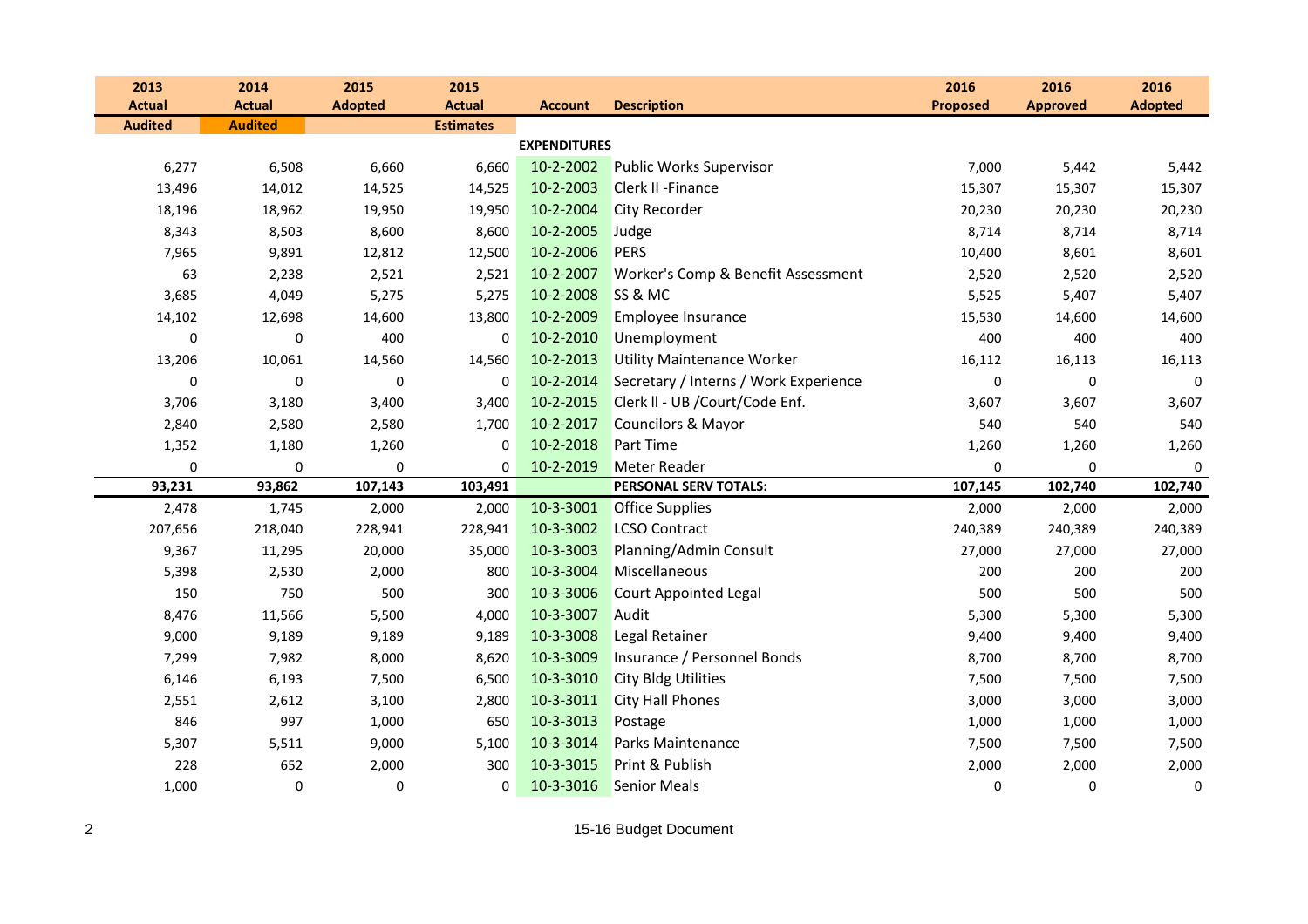| 2013           | 2014           | 2015             | 2015             |                |                                          | 2016             | 2016            | 2016           |
|----------------|----------------|------------------|------------------|----------------|------------------------------------------|------------------|-----------------|----------------|
| <b>Actual</b>  | <b>Actual</b>  | <b>Adopted</b>   | <b>Actual</b>    | <b>Account</b> | <b>Description</b>                       | Proposed         | <b>Approved</b> | <b>Adopted</b> |
| <b>Audited</b> | <b>Audited</b> |                  | <b>Estimates</b> |                |                                          |                  |                 |                |
| 4,552          | 1,000          | 5,000            | 4,392            | 10-3-3017      | Computer Software & Maint                | 5,000            | 5,000           | 5,000          |
| $\Omega$       | 610            | 2,500            | 70               | 10-3-3018      | <b>Planning Commission Expense</b>       | 2,500            | 2,500           | 2,500          |
| 1,926          | 2,158          | 2,400            | 2,175            | 10-3-3019      | Memberships                              | 2,400            | 2,400           | 2,400          |
| 1,319          | 1,737          | 1,750            | 1,400            | 10-3-3021      | <b>Equipment Operation</b>               | 1,750            | 1,750           | 1,750          |
| 0              | 0              | 500              | 15               | 10-3-3022      | Elections                                | 500              | 500             | 500            |
| 0              | 425            | 6,500            | 7,100            | 10-3-3023      | Engineering                              | 6,500            | 6,500           | 6,500          |
| $\mathbf{0}$   | $\pmb{0}$      | $\mathbf 0$      | $\mathbf 0$      | 10-3-3024      | Christmas / had to move to per. Ser.     | 0                | 0               | $\mathbf 0$    |
| 2,926          | 2,553          | 3,000            | 3,500            | 10-3-3025      | City Hall/Fire Hall Maintenance          | 3,000            | 3,000           | 3,000          |
|                |                |                  |                  | 10-3-3026      | <b>Special Events</b>                    | 0                | 0               | $\mathbf 0$    |
| 5,269          | 5,190          | 4,000            | 3,750            | 10-3-3027      | Special Events (4th of July)             | 4,000            | 4,000           | 4,000          |
| 9,957          | 12,497         | 10,000           | 13,200           | 10-3-3028      | <b>Building Permits</b>                  | 10,000           | 10,000          | 10,000         |
| 2,849          | 2,371          | 3,000            | 5,500            | 10-3-3029      | Court Expense/Fine Disbursement          | 5,000            | 5,000           | 5,000          |
| 953            | 1,095          | 2,500            | 600              | 10-3-3030      | Mileage & Schools                        | 2,963            | 2,133           | 2,133          |
| 1,964          | 3,265          | 7,000            | 3,000            | 10-3-3032      | City Attorney/Special Legal              | 5,000            | 5,000           | 5,000          |
| 1,958          | 1,938          | 2,500            | 1,000            | 10-3-3033      | Restroom Utilities & Maint               | 2,000            | 1,500           | 1,500          |
| 1,743          | 1,500          | 2,500            | 2,962            | 10-3-3040      | Copy Machine Contract/Maint              | 3,000            | 3,000           | 3,000          |
| $\mathbf 0$    | 0              | $\mathbf 0$      | 0                | 10-3-3044      | <b>Linn County GIS</b>                   | $\boldsymbol{0}$ | 0               | $\mathbf 0$    |
| 1,000          | 1,000          | 1,000            | 1,000            | 10-3-3046      | Canyon Life Museum                       | 1,000            | 1,000           | 1,000          |
| 2,949          | 76             | 3,100            | 3,444            | 10-3-3047      | Beautification incl. Spring Clean-up Day | 3,500            | 3,500           | 3,500          |
| $\mathbf 0$    | $\mathbf 0$    | 100              | $\Omega$         | 10-3-3048      | Park Host                                | 0                | 0               | $\Omega$       |
| 0              | 2,498          | 2,500            | $\mathbf 0$      | 10-3-3049      | Legal / Special / Code / Ordinance       | 2,000            | 1,000           | 1,000          |
| 1,000          |                | $\boldsymbol{0}$ | $\mathbf 0$      | 10-3-3053      | Mill City/Gates Rec. Association         | 0                | 0               | 0              |
| 1,000          |                | $\mathbf 0$      | $\mathbf 0$      | 10-3-3054      | Canyon Hearts to Arts                    | 0                | 0               | $\Omega$       |
|                | 4,250          | 5,000            | 2,700            | 10-3-5057      | <b>Community Giving Fund</b>             | 5,000            | 2,500           | 2,500          |
|                | $\Omega$       | 100              | 0                | 10-3-3070      | <b>Subdivision Deposit Refunds</b>       | 100              | 100             | 100            |
| 1,000          | 1,000          | 1,000            | 1,000            | 10-3-3081      | <b>Library Donation</b>                  | 1,000            | 1,000           | 1,000          |
| 308,267        | 324,226        | 364,680          | 361,008          |                | <b>MATERIALS &amp; SERV TOTALS:</b>      | 380,702          | 375,872         | 375,872        |
|                |                |                  |                  |                |                                          |                  |                 |                |
| 0              | 4,301          | 2,500            | 150              | 10-4-4001      | Computer C/O Website & Software          | 1,500            | 1,500           | 1,500          |
| 0              | 0              | $\pmb{0}$        | 0                | 10-4-4002      | Land Acquisition                         | 0                | 0               | $\mathbf 0$    |
| 609            | 0              | 1,000            | 1,110            | 10-4-4006      | Office Equipment C/O                     | 1,000            | 1,000           | 1,000          |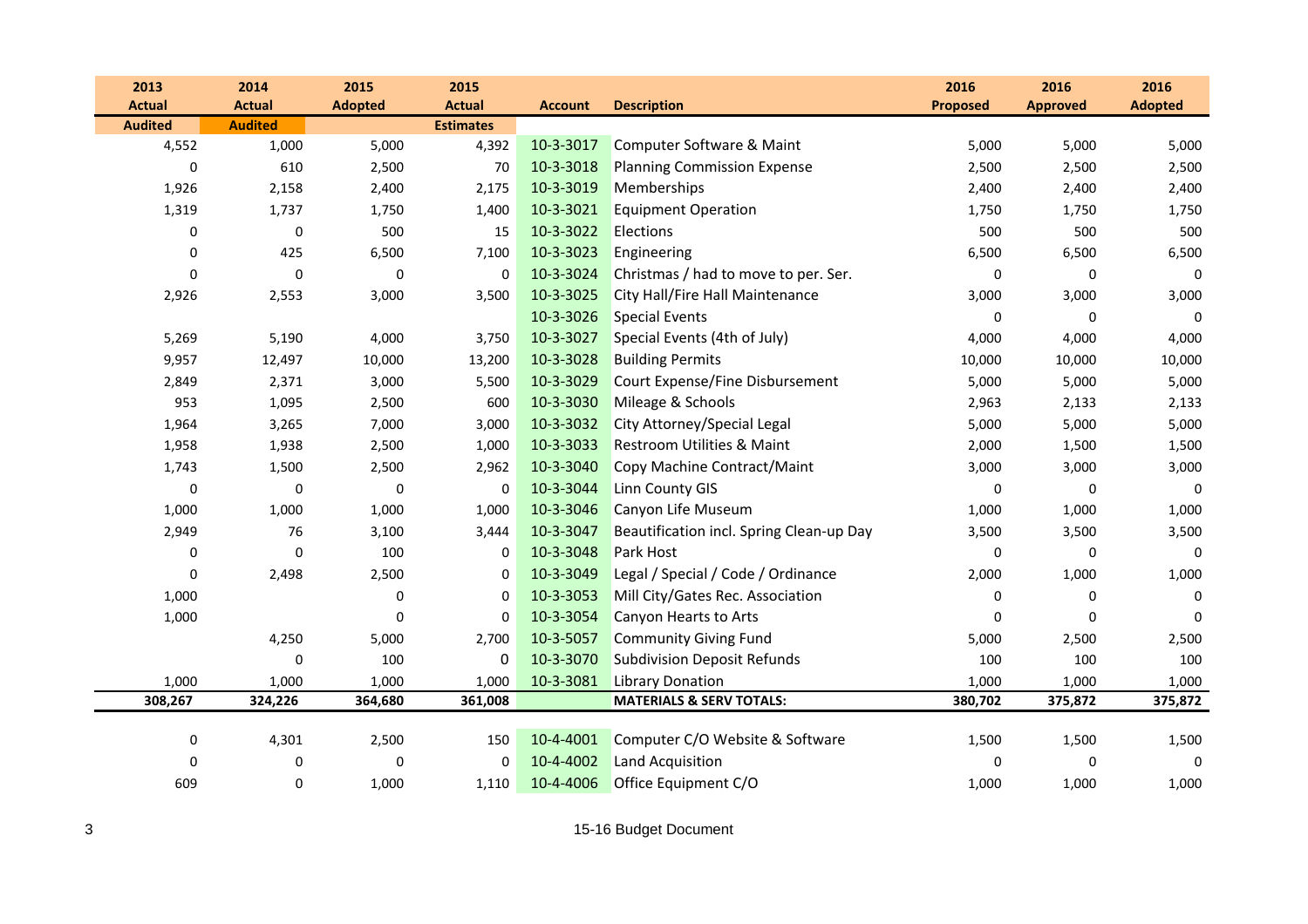| <b>Adopted</b><br><b>Approved</b> |
|-----------------------------------|
|                                   |
|                                   |
| 5,000<br>5,000                    |
|                                   |
|                                   |
|                                   |
|                                   |
| 10,000<br>10,000                  |
|                                   |
| 17,500<br>17,500                  |
|                                   |
| 16,563<br>16,563                  |
|                                   |
|                                   |
| 12,488<br>12,488                  |
|                                   |
|                                   |
| 29,051<br>29,051                  |
|                                   |
| 32,445<br>32,000                  |
|                                   |
| 34,405<br>31,700                  |
|                                   |
| 66,850<br>63,700                  |
| 592,013<br>588,863                |
| 588,863<br>592,013                |
| $\mathbf{0}$<br>$\mathbf{0}$      |
|                                   |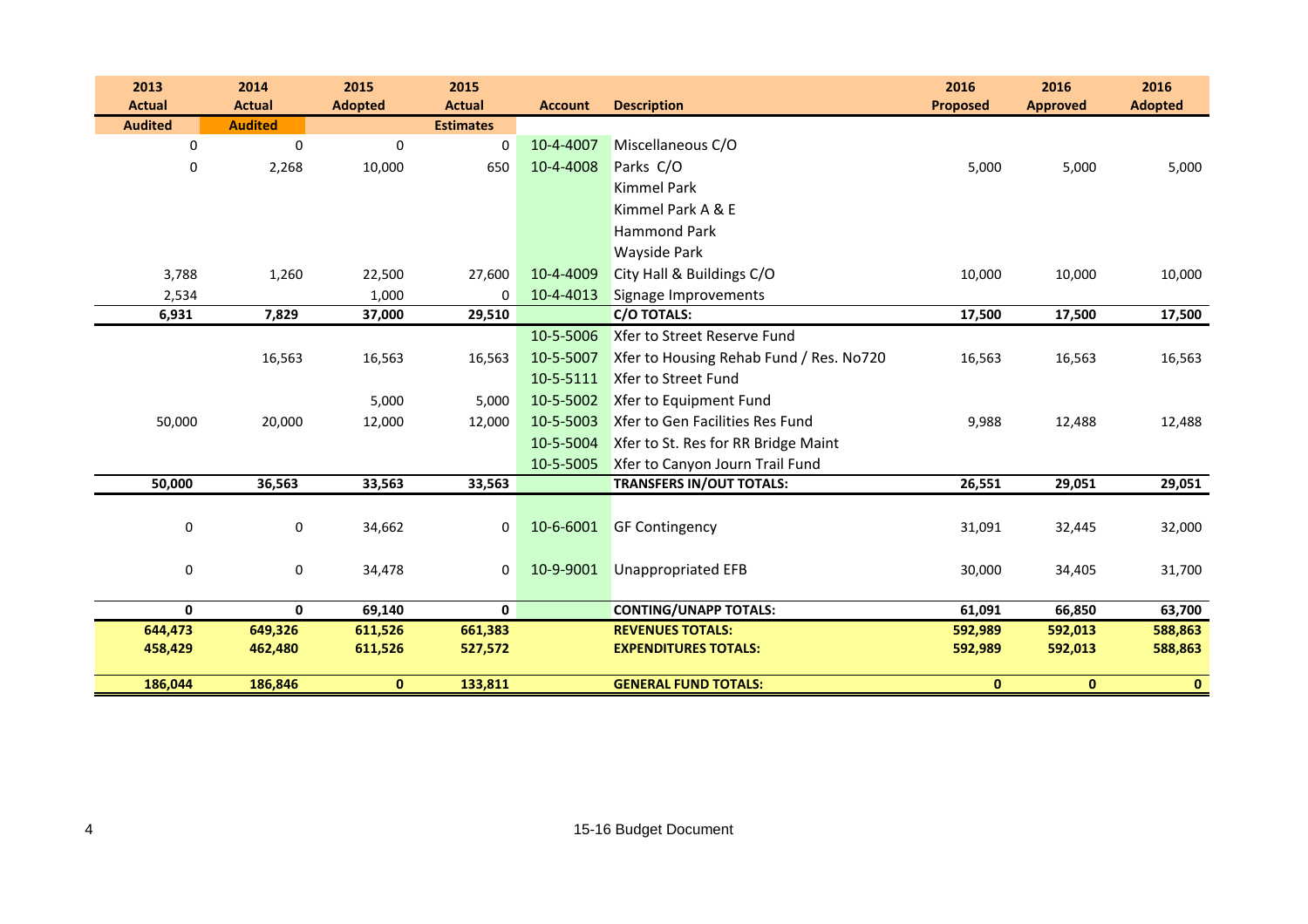| 2013           | 2014           | 2015           | 2015             |                     |                                    | 2016            | 2016            | 2016           |
|----------------|----------------|----------------|------------------|---------------------|------------------------------------|-----------------|-----------------|----------------|
| <b>Actual</b>  | <b>Actual</b>  | <b>Adopted</b> | <b>Actual</b>    | <b>Account</b>      | <b>Description</b>                 | <b>Proposed</b> | <b>Approved</b> | <b>Adopted</b> |
| <b>Audited</b> | <b>Audited</b> |                | <b>Estimates</b> |                     |                                    |                 |                 |                |
|                |                |                |                  |                     |                                    |                 |                 |                |
|                |                |                |                  |                     | <b>STREET FUND</b>                 |                 |                 |                |
|                |                |                |                  | <b>REVENUES</b>     |                                    |                 |                 |                |
| 156,684        | 134,319        | 172,643        | 176,486          | 11-0-0999           | <b>Fund Balance</b>                | 166,363         | 166,459         | 170,662        |
| 200            | 955            | 400            | 883              | 11-0-1004           | Interest / Streets                 | 600             | 832             | 832            |
| 101,998        | 107,428        | 107,000        | 107,000          | 11-0-1005           | <b>State Highway Tax</b>           | 107,800         | 107,800         | 107,800        |
| 0              | 0              | $\pmb{0}$      | $\mathbf 0$      | 11-0-1006           | <b>Xfer from General Fund</b>      |                 |                 |                |
| 47,913         | 54,674         | 50,000         | 55,224           | 11-0-1012           | <b>PPL Franchise Tax</b>           | 54,000          | 54,000          | 54,000         |
| $\mathbf 0$    | 0              | 0              | 0                | 11-0-1014           | Miscellaneous                      |                 |                 |                |
| 0              | 50,000         | 0              | $\Omega$         | 11-0-1024           | <b>Grant Income</b>                |                 |                 |                |
| 0              | 0              | 0              | 0                | 11-0-1025           | Street LID's                       |                 |                 |                |
| 306,795        | 347,376        | 330,043        | 339,593          |                     | <b>REVENUES TOTALS:</b>            | 328,763         | 329,091         | 333,294        |
|                |                |                |                  | <b>EXPENDITURES</b> |                                    |                 |                 |                |
| 12,553         | 13,428         | 13,320         | 13,320           | 11-2-2002           | <b>Public Works Supervisor</b>     | 14,000          | 10,884          | 10,884         |
| 1,867          | 2,002          | 2,075          | 2,075            | 11-2-2003           | Clerk II - Finance                 | 2,187           | 2,187           | 2,187          |
| 2,624          | 2,557          | 2,850          | 2,850            | 11-2-2004           | City Recorder                      | 2,890           | 2,890           | 2,890          |
| 2,788          |                |                |                  | 11-2-2006           | PERS                               |                 |                 |                |
|                | 3,915          | 6,497          | 6,387            |                     |                                    | 3,640           | 3,011           | 3,011          |
| 22             | 814            | 883            | 883              | 11-2-2007           | Worker's Comp & Benefit Assessment | 882             | 882             | 882            |
| 1,290          | 1,615          | 2,315          | 2,315            | 11-2-2008           | SS & MC                            | 2,462           | 2,224           | 2,224          |
| 4,936          | 4,444          | 5,110          | 4,864            | 11-2-2009           | Employee Insurance                 | 5,436           | 5,110           | 5,110          |
| $\mathbf 0$    | 0              | 140            | 0                | 11-2-2010           | Unemployment                       | 140             | 140             | 140            |
| 7,548          | 5,777          | 8,320          | 8,320            | 11-2-2013           | <b>Utility Maintenance Worker</b>  | 9,207           | 9,207           | 9,207          |
| 3,311          | 3,180          | 3,400          | 3,400            | 11-2-2015           | Clerk 1 - UB/Court/Code Enf.       | 3,606           | 3,606           | 3,606          |
| 0              | 0              | 294            | 0                | 11-2-2018           | Part Time                          | 294             | 294             | 294            |
| 0              | 0              | $\mathbf 0$    | 0                | 11-2-2019           | Meter Reader                       | $\Omega$        | 0               | 0              |
| 36,939         | 37,732         | 45,204         | 44,414           |                     | PERSONAL SERV TOTALS:              | 44,744          | 40,435          | 40,435         |
|                |                |                |                  |                     |                                    |                 |                 |                |
| 29,310         | 28,600         | 35,000         | 30,000           | 11-3-3001           | <b>Street Lights</b>               | 35,000          | 35,000          | 35,000         |
| 1,106          | 1,153          | 1,200          | 1,800            | 11-3-3002           | <b>Equipment Operation/Fuel</b>    | 1,200           | 1,200           | 1,200          |
| 0              | 330            | 0              | 0                | 11-3-3003           | <b>Consulting Services</b>         | 0               | 0               | 0              |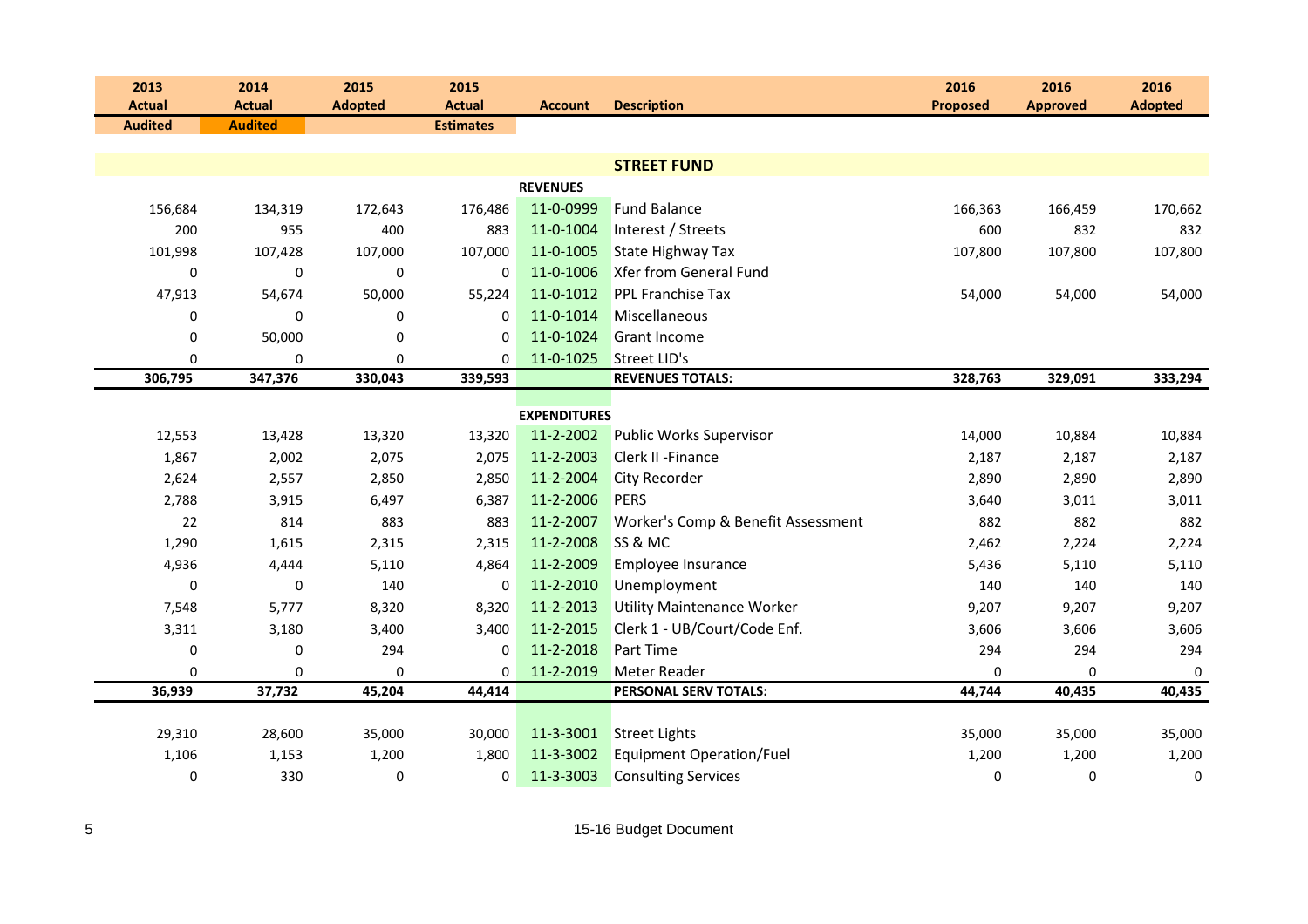| <b>Actual</b><br><b>Actual</b><br><b>Adopted</b><br><b>Actual</b><br><b>Proposed</b><br><b>Adopted</b><br><b>Description</b><br><b>Approved</b><br><b>Account</b><br><b>Audited</b><br><b>Audited</b><br><b>Estimates</b><br>$\mathbf 0$<br>284<br>11-3-3005<br>2,000<br>2,500<br><b>Street/Side Walk Signs</b><br>2,000<br>2,000<br>2,000<br>11-3-3006<br>Sidewalks & Trail Maintenance<br>779<br>317<br>2,000<br>2,000<br>2,000<br>$\Omega$<br>2,000<br>11-3-3007<br>300<br>Uniform<br>300<br>300<br>0<br>277<br>300<br>11-3-3010<br><b>Storm Drain Facility</b><br>7,062<br>7,500<br>$\mathbf 0$<br>$\mathbf 0$<br>7,500<br>7,500<br>7,500<br>11-3-3033<br>Patch & Maintenance<br>1,696<br>1,011<br>5,000<br>700<br>5,000<br>5,000<br>5,000<br>11-3-3034<br>0<br>2,000<br><b>RR Bridge Maintenance</b><br>0<br>$\mathbf 0$<br>0<br>140<br>0<br>11-3-3036<br>255<br>7,500<br>7,500<br>7,500<br>6,100<br>Engineers<br>7,500<br>Miscellaneous<br>390<br>11-3-3004<br>1,072<br>2,500<br>1,000<br>2,500<br>2,500<br>2,500<br><b>MATERIALS &amp; SERV TOTALS:</b><br>33,536<br>39,829<br>65,000<br>42,517<br>63,000<br>63,000<br>63,000<br>11-4-4003<br>Miscellaneous C/O<br>$\pmb{0}$<br>3,329<br>5,000<br>5,000<br>5,000<br>1,000<br>5,000<br>11-4-4004<br>C/O Marion County<br>$\mathbf 0$<br>15,000<br>15,000<br>15,000<br>0<br>0<br>0<br>11-4-4005<br>C/O Special Projects<br>$\mathbf 0$<br>21,000<br>15,000<br>15,000<br>15,000<br>0<br>$\Omega$<br>11-4-4006<br>C/O Citywide<br>$\pmb{0}$<br>10,000<br>10,000<br>10,000<br>10,000<br>$\mathbf 0$<br>$\Omega$<br>11-4-4007<br>C/O Storm Swr & drainage imp<br>30,000<br>0<br>0<br>30,000<br>30,000<br>30,000<br>0<br>11-4-4008<br>C/O SCA Project<br>$\Omega$<br>0<br>$\Omega$<br>0<br>75,000<br>0<br>3,329<br>66,000<br><b>C/O TOTALS:</b><br>75,000<br>1,000<br>75,000<br>11-5-5002<br>Streets Res Fund/Bike paths<br>0<br>$\mathbf 0$<br>11-5-5003<br>Xfer to Canyon Journeys Trail Fund<br>10,000<br>10,000<br>11-5-5004<br>Streets Res Fund/repair<br>102,000<br>90,000<br>71,000<br>71,000<br>15,000<br>15,000<br>15,000<br>11-5-5005<br>Xfer to General Fund<br>0<br>$\pmb{0}$<br>$\mathbf 0$<br>Xfer to Railroad Bridge Maint. Fund<br>11-5-5006<br>67,000<br>67,000<br>67,000<br>11-5-5007<br>STF transfer to Equipment Fund<br>$\pmb{0}$<br>$\mathbf 0$<br>$\Omega$<br>102,000<br>90,000<br>81,000<br><b>TRANSFERS IN/OUT TOTALS:</b><br>82,000<br>82,000<br>82,000<br>81,000<br>11-6-6001<br><b>ST Contingency</b><br>33,334<br>32,863<br>33,147<br>37,000<br>11-9-9001<br><b>Unappropriated EFB</b><br>39,505<br>31,156<br>35,509<br>35,859<br>$\pmb{0}$<br>$\mathbf 0$<br>72,839<br>$\mathbf 0$<br>64,019<br><b>CONTING/UNAPP TOTALS:</b><br>68,656<br>72,859<br>306,795<br>347,376<br><b>REVENUES TOTALS:</b><br>330,043<br>339,593<br>328,763<br>329,091<br>333,294<br>172,475<br>170,890<br>330,043<br>168,931<br><b>EXPENDITURES TOTALS:</b><br>328,763<br>329,091<br>333,294 | 2013    | 2014    | 2015        | 2015    |                            | 2016         | 2016         | 2016         |
|----------------------------------------------------------------------------------------------------------------------------------------------------------------------------------------------------------------------------------------------------------------------------------------------------------------------------------------------------------------------------------------------------------------------------------------------------------------------------------------------------------------------------------------------------------------------------------------------------------------------------------------------------------------------------------------------------------------------------------------------------------------------------------------------------------------------------------------------------------------------------------------------------------------------------------------------------------------------------------------------------------------------------------------------------------------------------------------------------------------------------------------------------------------------------------------------------------------------------------------------------------------------------------------------------------------------------------------------------------------------------------------------------------------------------------------------------------------------------------------------------------------------------------------------------------------------------------------------------------------------------------------------------------------------------------------------------------------------------------------------------------------------------------------------------------------------------------------------------------------------------------------------------------------------------------------------------------------------------------------------------------------------------------------------------------------------------------------------------------------------------------------------------------------------------------------------------------------------------------------------------------------------------------------------------------------------------------------------------------------------------------------------------------------------------------------------------------------------------------------------------------------------------------------------------------------------------------------------------------------------------------------------------------------------------------------------------------------------------------------------------------------------------------------------------------------------------------------------------------------------------------------------------------------------------------------------------|---------|---------|-------------|---------|----------------------------|--------------|--------------|--------------|
|                                                                                                                                                                                                                                                                                                                                                                                                                                                                                                                                                                                                                                                                                                                                                                                                                                                                                                                                                                                                                                                                                                                                                                                                                                                                                                                                                                                                                                                                                                                                                                                                                                                                                                                                                                                                                                                                                                                                                                                                                                                                                                                                                                                                                                                                                                                                                                                                                                                                                                                                                                                                                                                                                                                                                                                                                                                                                                                                                    |         |         |             |         |                            |              |              |              |
|                                                                                                                                                                                                                                                                                                                                                                                                                                                                                                                                                                                                                                                                                                                                                                                                                                                                                                                                                                                                                                                                                                                                                                                                                                                                                                                                                                                                                                                                                                                                                                                                                                                                                                                                                                                                                                                                                                                                                                                                                                                                                                                                                                                                                                                                                                                                                                                                                                                                                                                                                                                                                                                                                                                                                                                                                                                                                                                                                    |         |         |             |         |                            |              |              |              |
|                                                                                                                                                                                                                                                                                                                                                                                                                                                                                                                                                                                                                                                                                                                                                                                                                                                                                                                                                                                                                                                                                                                                                                                                                                                                                                                                                                                                                                                                                                                                                                                                                                                                                                                                                                                                                                                                                                                                                                                                                                                                                                                                                                                                                                                                                                                                                                                                                                                                                                                                                                                                                                                                                                                                                                                                                                                                                                                                                    |         |         |             |         |                            |              |              |              |
|                                                                                                                                                                                                                                                                                                                                                                                                                                                                                                                                                                                                                                                                                                                                                                                                                                                                                                                                                                                                                                                                                                                                                                                                                                                                                                                                                                                                                                                                                                                                                                                                                                                                                                                                                                                                                                                                                                                                                                                                                                                                                                                                                                                                                                                                                                                                                                                                                                                                                                                                                                                                                                                                                                                                                                                                                                                                                                                                                    |         |         |             |         |                            |              |              |              |
|                                                                                                                                                                                                                                                                                                                                                                                                                                                                                                                                                                                                                                                                                                                                                                                                                                                                                                                                                                                                                                                                                                                                                                                                                                                                                                                                                                                                                                                                                                                                                                                                                                                                                                                                                                                                                                                                                                                                                                                                                                                                                                                                                                                                                                                                                                                                                                                                                                                                                                                                                                                                                                                                                                                                                                                                                                                                                                                                                    |         |         |             |         |                            |              |              |              |
|                                                                                                                                                                                                                                                                                                                                                                                                                                                                                                                                                                                                                                                                                                                                                                                                                                                                                                                                                                                                                                                                                                                                                                                                                                                                                                                                                                                                                                                                                                                                                                                                                                                                                                                                                                                                                                                                                                                                                                                                                                                                                                                                                                                                                                                                                                                                                                                                                                                                                                                                                                                                                                                                                                                                                                                                                                                                                                                                                    |         |         |             |         |                            |              |              |              |
|                                                                                                                                                                                                                                                                                                                                                                                                                                                                                                                                                                                                                                                                                                                                                                                                                                                                                                                                                                                                                                                                                                                                                                                                                                                                                                                                                                                                                                                                                                                                                                                                                                                                                                                                                                                                                                                                                                                                                                                                                                                                                                                                                                                                                                                                                                                                                                                                                                                                                                                                                                                                                                                                                                                                                                                                                                                                                                                                                    |         |         |             |         |                            |              |              |              |
|                                                                                                                                                                                                                                                                                                                                                                                                                                                                                                                                                                                                                                                                                                                                                                                                                                                                                                                                                                                                                                                                                                                                                                                                                                                                                                                                                                                                                                                                                                                                                                                                                                                                                                                                                                                                                                                                                                                                                                                                                                                                                                                                                                                                                                                                                                                                                                                                                                                                                                                                                                                                                                                                                                                                                                                                                                                                                                                                                    |         |         |             |         |                            |              |              |              |
|                                                                                                                                                                                                                                                                                                                                                                                                                                                                                                                                                                                                                                                                                                                                                                                                                                                                                                                                                                                                                                                                                                                                                                                                                                                                                                                                                                                                                                                                                                                                                                                                                                                                                                                                                                                                                                                                                                                                                                                                                                                                                                                                                                                                                                                                                                                                                                                                                                                                                                                                                                                                                                                                                                                                                                                                                                                                                                                                                    |         |         |             |         |                            |              |              |              |
|                                                                                                                                                                                                                                                                                                                                                                                                                                                                                                                                                                                                                                                                                                                                                                                                                                                                                                                                                                                                                                                                                                                                                                                                                                                                                                                                                                                                                                                                                                                                                                                                                                                                                                                                                                                                                                                                                                                                                                                                                                                                                                                                                                                                                                                                                                                                                                                                                                                                                                                                                                                                                                                                                                                                                                                                                                                                                                                                                    |         |         |             |         |                            |              |              |              |
|                                                                                                                                                                                                                                                                                                                                                                                                                                                                                                                                                                                                                                                                                                                                                                                                                                                                                                                                                                                                                                                                                                                                                                                                                                                                                                                                                                                                                                                                                                                                                                                                                                                                                                                                                                                                                                                                                                                                                                                                                                                                                                                                                                                                                                                                                                                                                                                                                                                                                                                                                                                                                                                                                                                                                                                                                                                                                                                                                    |         |         |             |         |                            |              |              |              |
|                                                                                                                                                                                                                                                                                                                                                                                                                                                                                                                                                                                                                                                                                                                                                                                                                                                                                                                                                                                                                                                                                                                                                                                                                                                                                                                                                                                                                                                                                                                                                                                                                                                                                                                                                                                                                                                                                                                                                                                                                                                                                                                                                                                                                                                                                                                                                                                                                                                                                                                                                                                                                                                                                                                                                                                                                                                                                                                                                    |         |         |             |         |                            |              |              |              |
|                                                                                                                                                                                                                                                                                                                                                                                                                                                                                                                                                                                                                                                                                                                                                                                                                                                                                                                                                                                                                                                                                                                                                                                                                                                                                                                                                                                                                                                                                                                                                                                                                                                                                                                                                                                                                                                                                                                                                                                                                                                                                                                                                                                                                                                                                                                                                                                                                                                                                                                                                                                                                                                                                                                                                                                                                                                                                                                                                    |         |         |             |         |                            |              |              |              |
|                                                                                                                                                                                                                                                                                                                                                                                                                                                                                                                                                                                                                                                                                                                                                                                                                                                                                                                                                                                                                                                                                                                                                                                                                                                                                                                                                                                                                                                                                                                                                                                                                                                                                                                                                                                                                                                                                                                                                                                                                                                                                                                                                                                                                                                                                                                                                                                                                                                                                                                                                                                                                                                                                                                                                                                                                                                                                                                                                    |         |         |             |         |                            |              |              |              |
|                                                                                                                                                                                                                                                                                                                                                                                                                                                                                                                                                                                                                                                                                                                                                                                                                                                                                                                                                                                                                                                                                                                                                                                                                                                                                                                                                                                                                                                                                                                                                                                                                                                                                                                                                                                                                                                                                                                                                                                                                                                                                                                                                                                                                                                                                                                                                                                                                                                                                                                                                                                                                                                                                                                                                                                                                                                                                                                                                    |         |         |             |         |                            |              |              |              |
|                                                                                                                                                                                                                                                                                                                                                                                                                                                                                                                                                                                                                                                                                                                                                                                                                                                                                                                                                                                                                                                                                                                                                                                                                                                                                                                                                                                                                                                                                                                                                                                                                                                                                                                                                                                                                                                                                                                                                                                                                                                                                                                                                                                                                                                                                                                                                                                                                                                                                                                                                                                                                                                                                                                                                                                                                                                                                                                                                    |         |         |             |         |                            |              |              |              |
|                                                                                                                                                                                                                                                                                                                                                                                                                                                                                                                                                                                                                                                                                                                                                                                                                                                                                                                                                                                                                                                                                                                                                                                                                                                                                                                                                                                                                                                                                                                                                                                                                                                                                                                                                                                                                                                                                                                                                                                                                                                                                                                                                                                                                                                                                                                                                                                                                                                                                                                                                                                                                                                                                                                                                                                                                                                                                                                                                    |         |         |             |         |                            |              |              |              |
|                                                                                                                                                                                                                                                                                                                                                                                                                                                                                                                                                                                                                                                                                                                                                                                                                                                                                                                                                                                                                                                                                                                                                                                                                                                                                                                                                                                                                                                                                                                                                                                                                                                                                                                                                                                                                                                                                                                                                                                                                                                                                                                                                                                                                                                                                                                                                                                                                                                                                                                                                                                                                                                                                                                                                                                                                                                                                                                                                    |         |         |             |         |                            |              |              |              |
|                                                                                                                                                                                                                                                                                                                                                                                                                                                                                                                                                                                                                                                                                                                                                                                                                                                                                                                                                                                                                                                                                                                                                                                                                                                                                                                                                                                                                                                                                                                                                                                                                                                                                                                                                                                                                                                                                                                                                                                                                                                                                                                                                                                                                                                                                                                                                                                                                                                                                                                                                                                                                                                                                                                                                                                                                                                                                                                                                    |         |         |             |         |                            |              |              |              |
|                                                                                                                                                                                                                                                                                                                                                                                                                                                                                                                                                                                                                                                                                                                                                                                                                                                                                                                                                                                                                                                                                                                                                                                                                                                                                                                                                                                                                                                                                                                                                                                                                                                                                                                                                                                                                                                                                                                                                                                                                                                                                                                                                                                                                                                                                                                                                                                                                                                                                                                                                                                                                                                                                                                                                                                                                                                                                                                                                    |         |         |             |         |                            |              |              |              |
|                                                                                                                                                                                                                                                                                                                                                                                                                                                                                                                                                                                                                                                                                                                                                                                                                                                                                                                                                                                                                                                                                                                                                                                                                                                                                                                                                                                                                                                                                                                                                                                                                                                                                                                                                                                                                                                                                                                                                                                                                                                                                                                                                                                                                                                                                                                                                                                                                                                                                                                                                                                                                                                                                                                                                                                                                                                                                                                                                    |         |         |             |         |                            |              |              |              |
|                                                                                                                                                                                                                                                                                                                                                                                                                                                                                                                                                                                                                                                                                                                                                                                                                                                                                                                                                                                                                                                                                                                                                                                                                                                                                                                                                                                                                                                                                                                                                                                                                                                                                                                                                                                                                                                                                                                                                                                                                                                                                                                                                                                                                                                                                                                                                                                                                                                                                                                                                                                                                                                                                                                                                                                                                                                                                                                                                    |         |         |             |         |                            |              |              |              |
|                                                                                                                                                                                                                                                                                                                                                                                                                                                                                                                                                                                                                                                                                                                                                                                                                                                                                                                                                                                                                                                                                                                                                                                                                                                                                                                                                                                                                                                                                                                                                                                                                                                                                                                                                                                                                                                                                                                                                                                                                                                                                                                                                                                                                                                                                                                                                                                                                                                                                                                                                                                                                                                                                                                                                                                                                                                                                                                                                    |         |         |             |         |                            |              |              |              |
|                                                                                                                                                                                                                                                                                                                                                                                                                                                                                                                                                                                                                                                                                                                                                                                                                                                                                                                                                                                                                                                                                                                                                                                                                                                                                                                                                                                                                                                                                                                                                                                                                                                                                                                                                                                                                                                                                                                                                                                                                                                                                                                                                                                                                                                                                                                                                                                                                                                                                                                                                                                                                                                                                                                                                                                                                                                                                                                                                    |         |         |             |         |                            |              |              |              |
|                                                                                                                                                                                                                                                                                                                                                                                                                                                                                                                                                                                                                                                                                                                                                                                                                                                                                                                                                                                                                                                                                                                                                                                                                                                                                                                                                                                                                                                                                                                                                                                                                                                                                                                                                                                                                                                                                                                                                                                                                                                                                                                                                                                                                                                                                                                                                                                                                                                                                                                                                                                                                                                                                                                                                                                                                                                                                                                                                    |         |         |             |         |                            |              |              |              |
|                                                                                                                                                                                                                                                                                                                                                                                                                                                                                                                                                                                                                                                                                                                                                                                                                                                                                                                                                                                                                                                                                                                                                                                                                                                                                                                                                                                                                                                                                                                                                                                                                                                                                                                                                                                                                                                                                                                                                                                                                                                                                                                                                                                                                                                                                                                                                                                                                                                                                                                                                                                                                                                                                                                                                                                                                                                                                                                                                    |         |         |             |         |                            |              |              |              |
|                                                                                                                                                                                                                                                                                                                                                                                                                                                                                                                                                                                                                                                                                                                                                                                                                                                                                                                                                                                                                                                                                                                                                                                                                                                                                                                                                                                                                                                                                                                                                                                                                                                                                                                                                                                                                                                                                                                                                                                                                                                                                                                                                                                                                                                                                                                                                                                                                                                                                                                                                                                                                                                                                                                                                                                                                                                                                                                                                    |         |         |             |         |                            |              |              |              |
|                                                                                                                                                                                                                                                                                                                                                                                                                                                                                                                                                                                                                                                                                                                                                                                                                                                                                                                                                                                                                                                                                                                                                                                                                                                                                                                                                                                                                                                                                                                                                                                                                                                                                                                                                                                                                                                                                                                                                                                                                                                                                                                                                                                                                                                                                                                                                                                                                                                                                                                                                                                                                                                                                                                                                                                                                                                                                                                                                    |         |         |             |         |                            |              |              |              |
|                                                                                                                                                                                                                                                                                                                                                                                                                                                                                                                                                                                                                                                                                                                                                                                                                                                                                                                                                                                                                                                                                                                                                                                                                                                                                                                                                                                                                                                                                                                                                                                                                                                                                                                                                                                                                                                                                                                                                                                                                                                                                                                                                                                                                                                                                                                                                                                                                                                                                                                                                                                                                                                                                                                                                                                                                                                                                                                                                    |         |         |             |         |                            |              |              |              |
|                                                                                                                                                                                                                                                                                                                                                                                                                                                                                                                                                                                                                                                                                                                                                                                                                                                                                                                                                                                                                                                                                                                                                                                                                                                                                                                                                                                                                                                                                                                                                                                                                                                                                                                                                                                                                                                                                                                                                                                                                                                                                                                                                                                                                                                                                                                                                                                                                                                                                                                                                                                                                                                                                                                                                                                                                                                                                                                                                    |         |         |             |         |                            |              |              |              |
|                                                                                                                                                                                                                                                                                                                                                                                                                                                                                                                                                                                                                                                                                                                                                                                                                                                                                                                                                                                                                                                                                                                                                                                                                                                                                                                                                                                                                                                                                                                                                                                                                                                                                                                                                                                                                                                                                                                                                                                                                                                                                                                                                                                                                                                                                                                                                                                                                                                                                                                                                                                                                                                                                                                                                                                                                                                                                                                                                    |         |         |             |         |                            |              |              |              |
|                                                                                                                                                                                                                                                                                                                                                                                                                                                                                                                                                                                                                                                                                                                                                                                                                                                                                                                                                                                                                                                                                                                                                                                                                                                                                                                                                                                                                                                                                                                                                                                                                                                                                                                                                                                                                                                                                                                                                                                                                                                                                                                                                                                                                                                                                                                                                                                                                                                                                                                                                                                                                                                                                                                                                                                                                                                                                                                                                    |         |         |             |         |                            |              |              |              |
|                                                                                                                                                                                                                                                                                                                                                                                                                                                                                                                                                                                                                                                                                                                                                                                                                                                                                                                                                                                                                                                                                                                                                                                                                                                                                                                                                                                                                                                                                                                                                                                                                                                                                                                                                                                                                                                                                                                                                                                                                                                                                                                                                                                                                                                                                                                                                                                                                                                                                                                                                                                                                                                                                                                                                                                                                                                                                                                                                    | 134,320 | 176,486 | $\mathbf 0$ | 170,662 | <b>STREET FUND TOTALS:</b> | $\mathbf{0}$ | $\mathbf{0}$ | $\mathbf{0}$ |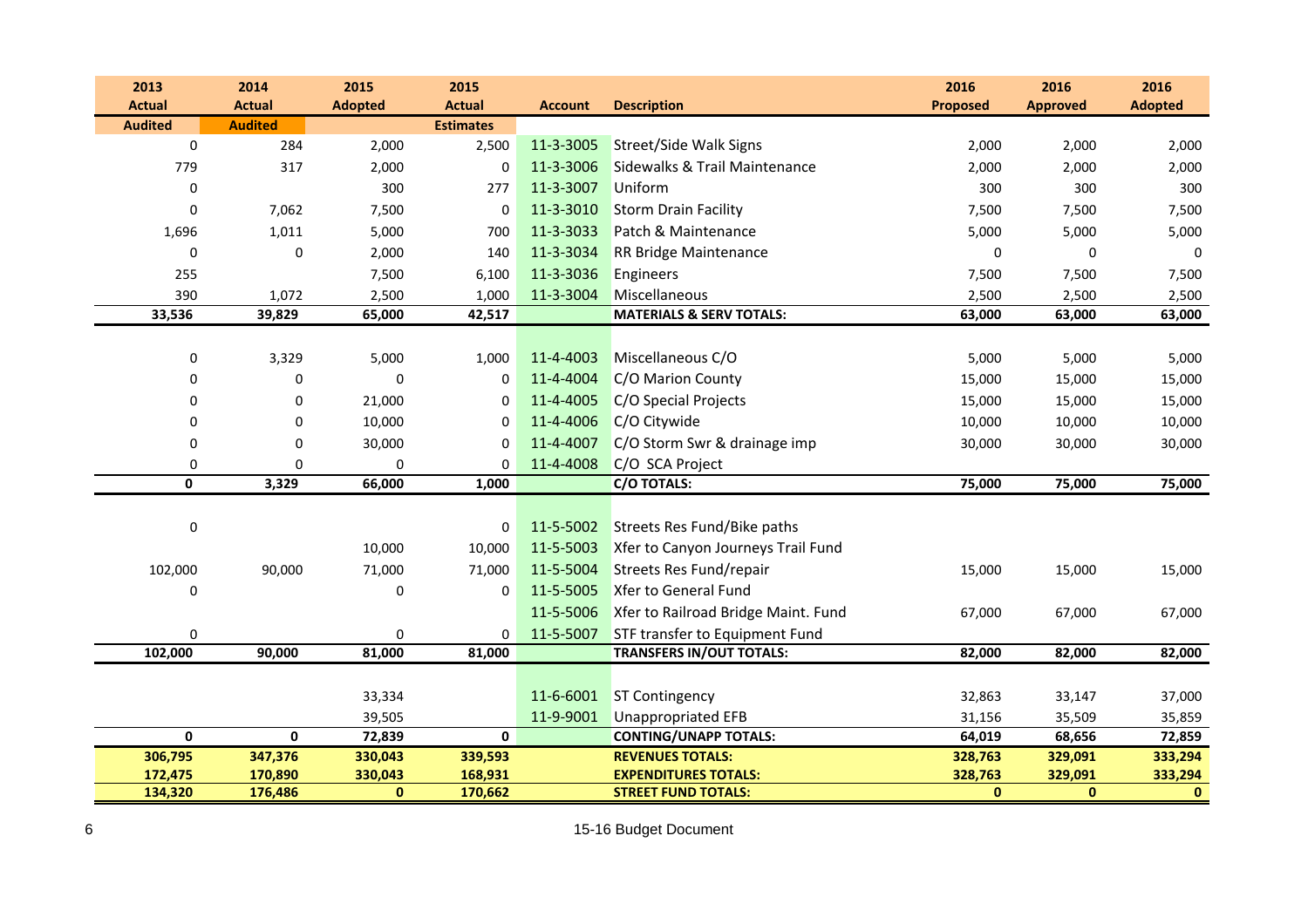| 2013           | 2014                         | 2015           | 2015             |                     |                                                           | 2016            | 2016            | 2016           |
|----------------|------------------------------|----------------|------------------|---------------------|-----------------------------------------------------------|-----------------|-----------------|----------------|
| <b>Actual</b>  | <b>Actual</b>                | <b>Adopted</b> | <b>Actual</b>    | <b>Account</b>      | <b>Description</b>                                        | <b>Proposed</b> | <b>Approved</b> | <b>Adopted</b> |
| <b>Audited</b> | <b>Audited</b>               |                | <b>Estimates</b> |                     |                                                           |                 |                 |                |
|                |                              |                |                  |                     |                                                           |                 |                 |                |
|                |                              |                |                  |                     | <b>RAILROAD BRIDGE MAINTENANCE &amp; RESTORATION FUND</b> |                 |                 |                |
|                |                              |                |                  | <b>REVENUES</b>     |                                                           |                 |                 |                |
|                |                              |                |                  | 13-0-0999           | <b>Fund Balance</b>                                       | $\mathbf 0$     | 0               | 0              |
|                |                              |                |                  | 13-0-1004           | Interest                                                  | U               | 335             | 335            |
|                |                              |                |                  | 13-0-1005           | Save Our Bridge Revenue                                   |                 | 0               | 0              |
|                |                              |                |                  | 13-0-1006           | Other Grants: OPRD, Foundation                            | O               | $\Omega$        | 0              |
|                |                              |                |                  | 13-0-1007           | <b>Other Funding Sources</b>                              | $\Omega$        | $\Omega$        | $\mathbf 0$    |
|                |                              |                |                  | 13-0-5001           | <b>Transfer from Street Fund</b>                          | 67,000          | 67,000          | 67,000         |
|                |                              |                |                  | 13-0-5002           | Transfer from Street Reserve Fund                         | 0               | 0               | 0              |
|                |                              |                |                  | 13-0-5003           | <b>Transfer from General Fund</b>                         | 0               | 0               | 0              |
|                | $\mathbf 0$<br>$\mathbf 0$   | $\mathbf 0$    | $\mathbf 0$      |                     | <b>REVENUE TOTALS:</b>                                    | 67,000          | 67,335          | 67,335         |
|                |                              |                |                  |                     |                                                           |                 |                 |                |
|                |                              |                |                  | <b>EXPENDITURES</b> |                                                           |                 |                 |                |
|                |                              |                |                  | 13-3-3002           | Save Our Bridge Expense                                   | $\mathbf 0$     | 0               | 0              |
|                |                              |                |                  | 13-3-3003           | Engineering                                               | 0               | 0               | 0              |
|                |                              |                |                  | 13-3-3004           | Administration                                            | $\mathbf 0$     | 0               | 0              |
|                |                              |                |                  | 13-3-3005           | Miscellaneous                                             | 1,000           | 1,000           | 1,000          |
|                | $\pmb{0}$<br>$\mathbf 0$     | $\mathbf 0$    | $\mathbf 0$      |                     | <b>MATERIALS &amp; SERV TOTALS:</b>                       | 1,000           | 1,000           | 1,000          |
|                |                              |                |                  | 13-4-4001           | C/O Miscellaneous                                         | 1,000           | 1,335           | 1,335          |
|                |                              |                |                  | 13-4-4002           | C/O Bridge                                                | 65,000          | 65,000          | 65,000         |
|                | 0<br>0                       | 0              | 0                |                     | C/O TOTALS:                                               | 66,000          | 66,335          | 66,335         |
|                |                              |                |                  |                     |                                                           |                 |                 |                |
|                |                              |                |                  | 13-6-6001           | Contingency                                               |                 |                 |                |
|                | $\pmb{0}$<br>$\mathbf 0$     | 0              | $\mathbf 0$      |                     | <b>CONTING/RESERVE TOTALS:</b>                            | $\mathbf{0}$    | $\mathbf{0}$    | $\mathbf{0}$   |
|                | $\mathbf 0$<br>$\pmb{0}$     | $\pmb{0}$      | $\pmb{0}$        |                     | <b>REVENUE TOTALS:</b>                                    | 67,000          | 67,335          | 67,335         |
|                | 0<br>$\bf{0}$                | $\bf{0}$       | $\mathbf 0$      |                     | <b>EXPENDITURE TOTALS:</b>                                | 67,000          | 67,335          | 67,335         |
|                |                              |                |                  |                     |                                                           |                 |                 |                |
|                | $\mathbf{0}$<br>$\mathbf{0}$ | $\mathbf{0}$   | $\mathbf{0}$     |                     | <b>RAILROAD BRIDGE MAINTENANCE TOTAL</b>                  | $\mathbf{0}$    | $\mathbf{0}$    | $\mathbf{0}$   |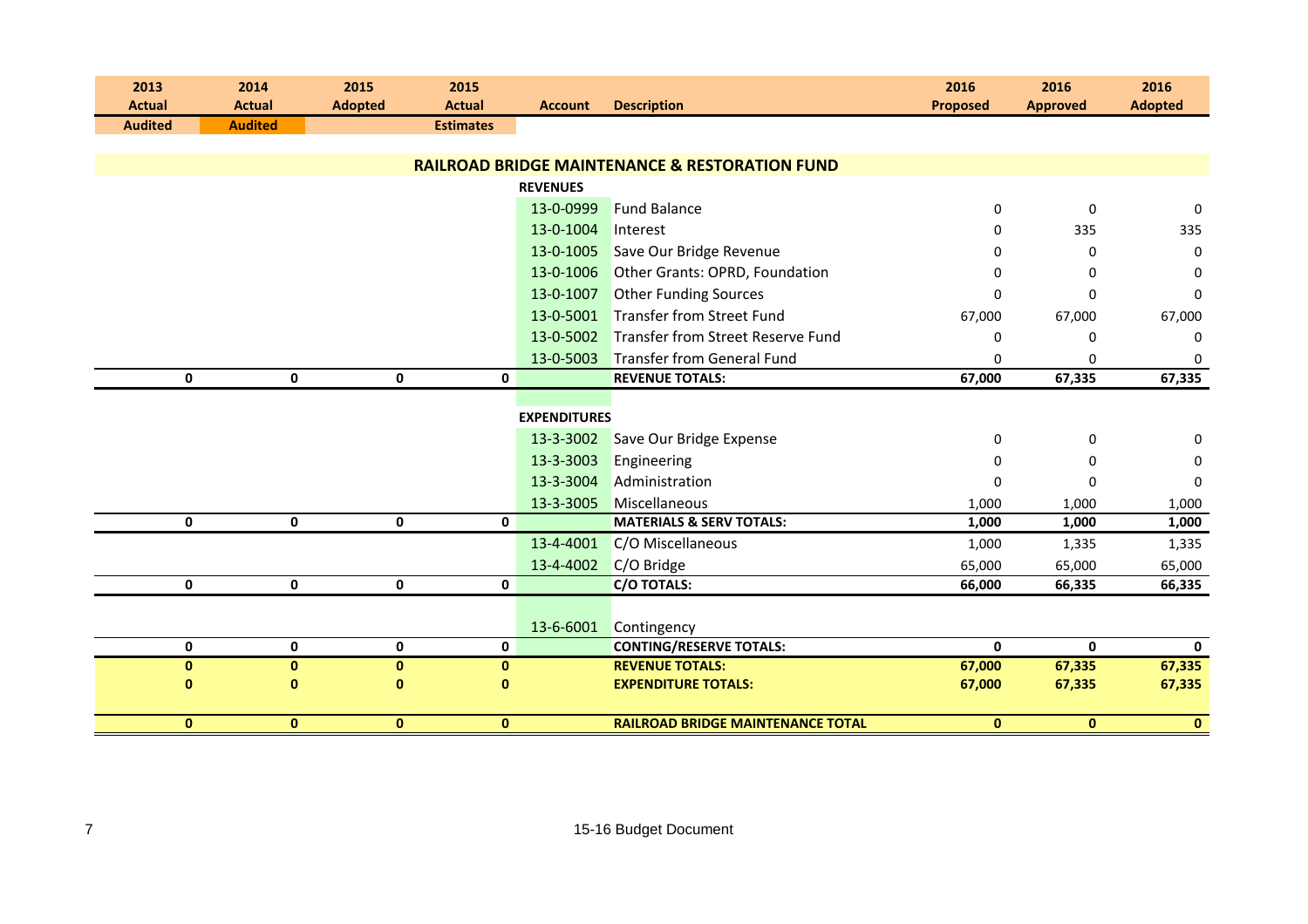| 2013           | 2014                       | 2015           | 2015             |                     |                                           | 2016            | 2016            | 2016           |
|----------------|----------------------------|----------------|------------------|---------------------|-------------------------------------------|-----------------|-----------------|----------------|
| <b>Actual</b>  | <b>Actual</b>              | <b>Adopted</b> | <b>Actual</b>    | <b>Account</b>      | <b>Description</b>                        | <b>Proposed</b> | <b>Approved</b> | <b>Adopted</b> |
| <b>Audited</b> | <b>Audited</b>             |                | <b>Estimates</b> |                     |                                           |                 |                 |                |
|                |                            |                |                  |                     | <b>EQUIPMENT RESERVE FUND</b>             |                 |                 |                |
|                |                            |                |                  |                     |                                           |                 |                 |                |
|                |                            |                |                  | <b>REVENUES</b>     |                                           |                 |                 |                |
| 90,064         | 90,564                     | 90,564         | 90,199           | 15-0-0999           | <b>Fund Balance</b>                       | 94,599          | 94,550          | 94,550         |
|                | 500<br>485                 | 500            | 451              | 15-0-1004           | Interest                                  |                 | 473             | 473            |
|                |                            |                |                  | 15-0-1005           | Miscellaneous                             |                 |                 |                |
|                |                            |                |                  | 15-0-1010           | Sale of Equipment                         |                 |                 |                |
|                |                            | 5,000          | 5,000            | 15-0-5110           | Transfer from General Fund                |                 |                 |                |
|                |                            |                |                  | 15-0-5111           | Transfer from Street Fund                 |                 |                 |                |
|                |                            |                |                  | 15-0-5119           | <b>Transfer from Water Fund</b>           |                 |                 |                |
|                |                            |                |                  | 15-0-5131           | <b>Transfer from Sewer Fund</b>           |                 |                 |                |
|                |                            |                |                  |                     |                                           |                 |                 |                |
| 90,564         | 91,049                     | 96,064         | 95,650           |                     | <b>REVENUE TOTALS:</b>                    | 94,599          | 95,023          | 95,023         |
|                |                            |                |                  |                     |                                           |                 |                 |                |
|                |                            |                |                  | <b>EXPENDITURES</b> |                                           |                 |                 |                |
|                | $\pmb{0}$<br>0             | 56,602         | 1,100            | 15-4-4001           | C/O Equipment: Public Works               | 56,000          | 56,000          | 56,000         |
|                | 0<br>0                     | 28,000         | 0                | 15-4-4002           | C/O Equipment: Other                      | 35,000          | 35,500          | 35,500         |
|                |                            |                |                  |                     |                                           |                 |                 |                |
|                | $\mathbf 0$<br>$\mathbf 0$ | 84,602         | 1,100            |                     | <b>C/O TOTALS:</b>                        | 91,000          | 91,500          | 91,500         |
|                |                            |                |                  |                     |                                           |                 |                 |                |
|                | 0<br>0                     | 11,462         | 0                | 15-7-7001           | <b>Unappropriated Ending Fund Balance</b> | 3,599           | 3,523           | 3,523          |
|                |                            |                |                  |                     |                                           |                 |                 |                |
|                | 0<br>$\mathbf 0$           | 11,462         | $\mathbf 0$      |                     | <b>UNAPPROPRIATED TOTALS:</b>             | 3,599           | 3,523           | 3,523          |
|                |                            |                |                  |                     |                                           |                 |                 |                |
| 90,564         | 91,049                     | 96,064         | 95,650           |                     | <b>REVENUE TOTALS:</b>                    | 94,599          | 95,023          | 95,023         |
|                | n<br>0                     | 96,064         | 1,100            |                     | <b>EXPENDITURE TOTALS:</b>                | 94,599          | 95,023          | 95,023         |
| 90,564         | 91,049                     | $\mathbf{0}$   | 94,550           |                     | <b>EQUIPMENT RESERVE TOTALS:</b>          | $\mathbf 0$     | 0               | $\mathbf{0}$   |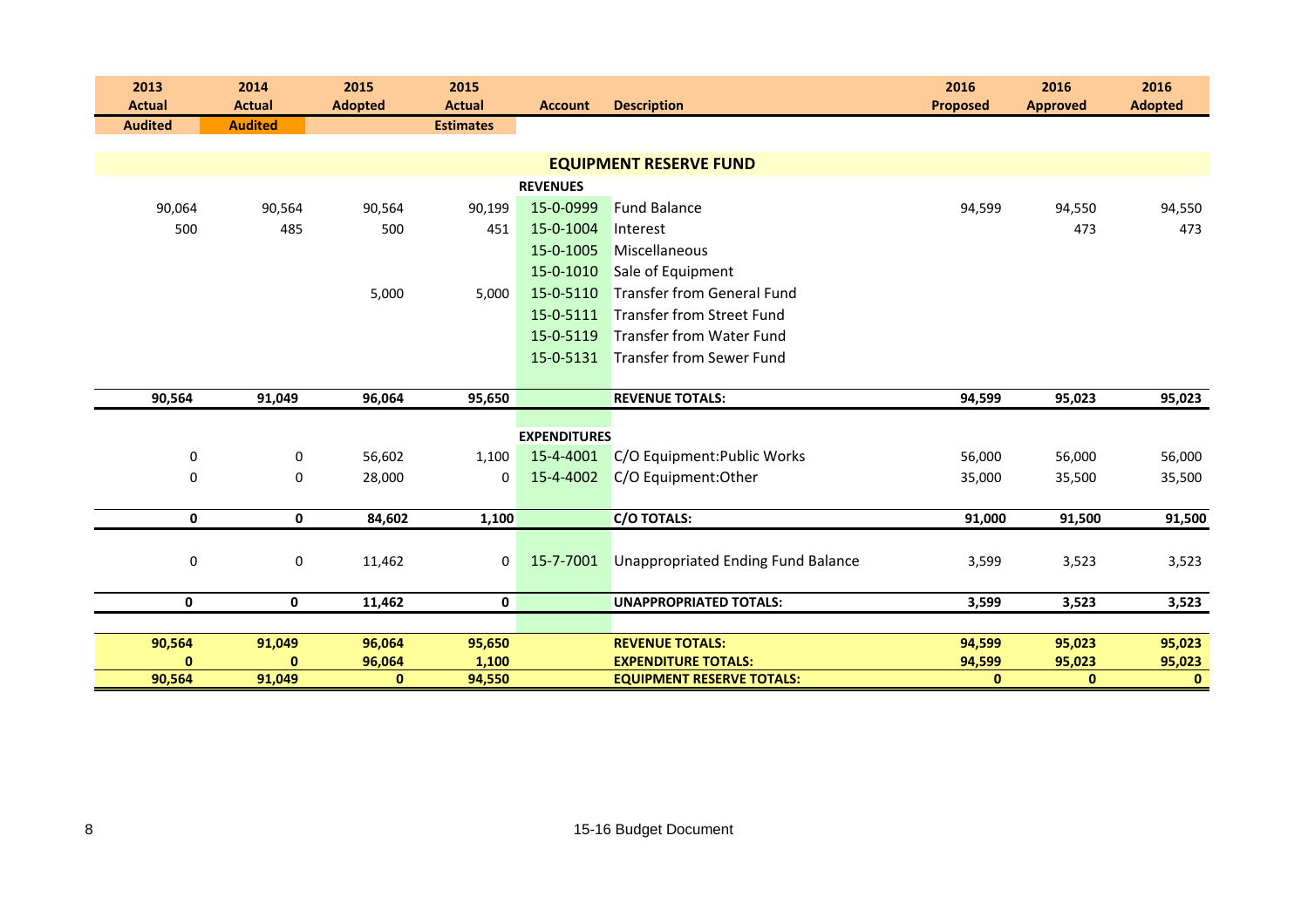| 2013           | 2014           | 2015           | 2015             |                     |                                    | 2016            | 2016            | 2016           |
|----------------|----------------|----------------|------------------|---------------------|------------------------------------|-----------------|-----------------|----------------|
| <b>Actual</b>  | <b>Actual</b>  | <b>Adopted</b> | <b>Actual</b>    | <b>Account</b>      | <b>Description</b>                 | <b>Proposed</b> | <b>Approved</b> | <b>Adopted</b> |
| <b>Audited</b> | <b>Audited</b> |                | <b>Estimates</b> |                     |                                    |                 |                 |                |
|                |                |                |                  |                     |                                    |                 |                 |                |
|                |                |                |                  |                     | <b>WATER FUND</b>                  |                 |                 |                |
|                |                |                |                  | <b>REVENUES</b>     |                                    |                 |                 |                |
| 100,633        | 90,817         | 92,348         | 96,083           | 19-0-0999           | <b>Fund Balance</b>                | 92,957          | 99,004          | 94,854         |
| 320,795        | 326,919        | 335,000        | 332,000          | 19-0-1002           | <b>Water Monthly Chgs</b>          | 332,000         | 332,000         | 332,000        |
| 105            | 530            | 1,500          | 120              | 19-0-1003           | Water Hook ups                     | 1,500           | 1,500           | 1,500          |
| 640            | 557            | 250            | 480              | 19-0-1004           | Interest / water                   | 500             | 495             | 495            |
| 760            | 3,634          | 1,000          | 1,000            | 19-0-1006           | Miscellaneous Water                | 1,250           | 1,250           | 1,250          |
| $\pmb{0}$      | 0              | $\pmb{0}$      | $\mathbf 0$      | 19-0-1007           | <b>Water Service Deposits</b>      |                 |                 |                |
| 9,262          | 9,720          | 9,750          | 8,154            | 19-0-1008           | Late Fees/Water                    | 9,350           | 9,350           | 9,350          |
| 0              | 0              | 0              | $\Omega$         | 19-0-1010           | Over/Short                         |                 |                 |                |
| 0              | 0              | 0              | $\mathbf 0$      | 19-0-1025           | Water LID's                        |                 |                 |                |
| 0              | 0              | 0              | $\Omega$         | 19-0-5111           | Xfer from Water Reserve Fund       |                 |                 |                |
| 432,195        | 432,177        | 439,848        | 437,837          |                     | <b>REVENUE TOTALS:</b>             | 437,557         | 443,599         | 439,449        |
|                |                |                |                  | <b>EXPENDITURES</b> |                                    |                 |                 |                |
| 15,691         | 16,954         | 16,650         | 16,650           | 19-2-2002           | Public Works Supervisor            | 17,500          | 13,604          | 13,604         |
| 11,202         | 12,010         | 12,450         | 12,450           | 19-2-2003           | Clerk II - Finance                 | 13,120          | 13,120          | 13,120         |
| 15,745         | 16,586         | 17,100         | 17,100           | 19-2-2004           | <b>City Recorder</b>               | 17,340          | 17,340          | 17,340         |
| 13,938         | 16,090         | 14,770         | 14,230           | 19-2-2006           | PER                                | 18,200          | 15,051          | 15,051         |
| 111            | 3,651          | 4,411          | 4,411            | 19-2-2007           | Worker's Comp & Benefit Assessment | 4,410           | 4,410           | 4,410          |
| 6,449          | 6,554          | 5,700          | 5,700            | 19-2-2008           | SS & MC                            | 5,986           | 5,689           | 5,689          |
| 24,678         | 22,222         | 25,550         | 24,320           | 19-2-2009           | Employee Insurance                 | 27,177          | 25,550          | 25,550         |
| 0              | 0              | 700            | 0                | 19-2-2010           | Unemployment                       | 700             | 700             | 700            |
| 9,433          | 9,856          | 8,320          | 8,320            | 19-2-2013           | Utility Maintenance Worker         | 9,207           | 9,207           | 9,207          |
| 12,493         | 12,718         | 13,600         | 13,600           | 19-2-2015           | Clerk II - UB/Court                | 14,424          | 14,424          | 14,424         |
| 2,640          | 1,680          | 1,260          | 1,260            | 19-2-2018           | Part Time                          | 1,260           | 1,260           | 1,260          |
| $\mathbf 0$    | 340            | 5,100          | 5,100            | 19-2-2019           | <b>Meter Reader</b>                | 5,402           | 5,402           | 5,402          |
| 112,380        | 118,661        | 125,611        | 123,141          |                     | PERSONAL SERVICE TOTALS:           | 134,726         | 125,757         | 125,757        |
| 1,906          | 1,434          | 2,000          | 1,900            | 19-3-3001           | <b>Office Supplies</b>             | 2,000           | 2,000           | 2,000          |
| 3,411          | 2,688          | 3,800          | 2,600            | 19-3-3002           | Postage                            | 3,000           | 3,000           | 3,000          |
| 1,393          | 1,337          | 2,194          | 1,700            | 19-3-3003           | <b>Schools &amp; Training</b>      | 2,963           | 4,353           | 4,353          |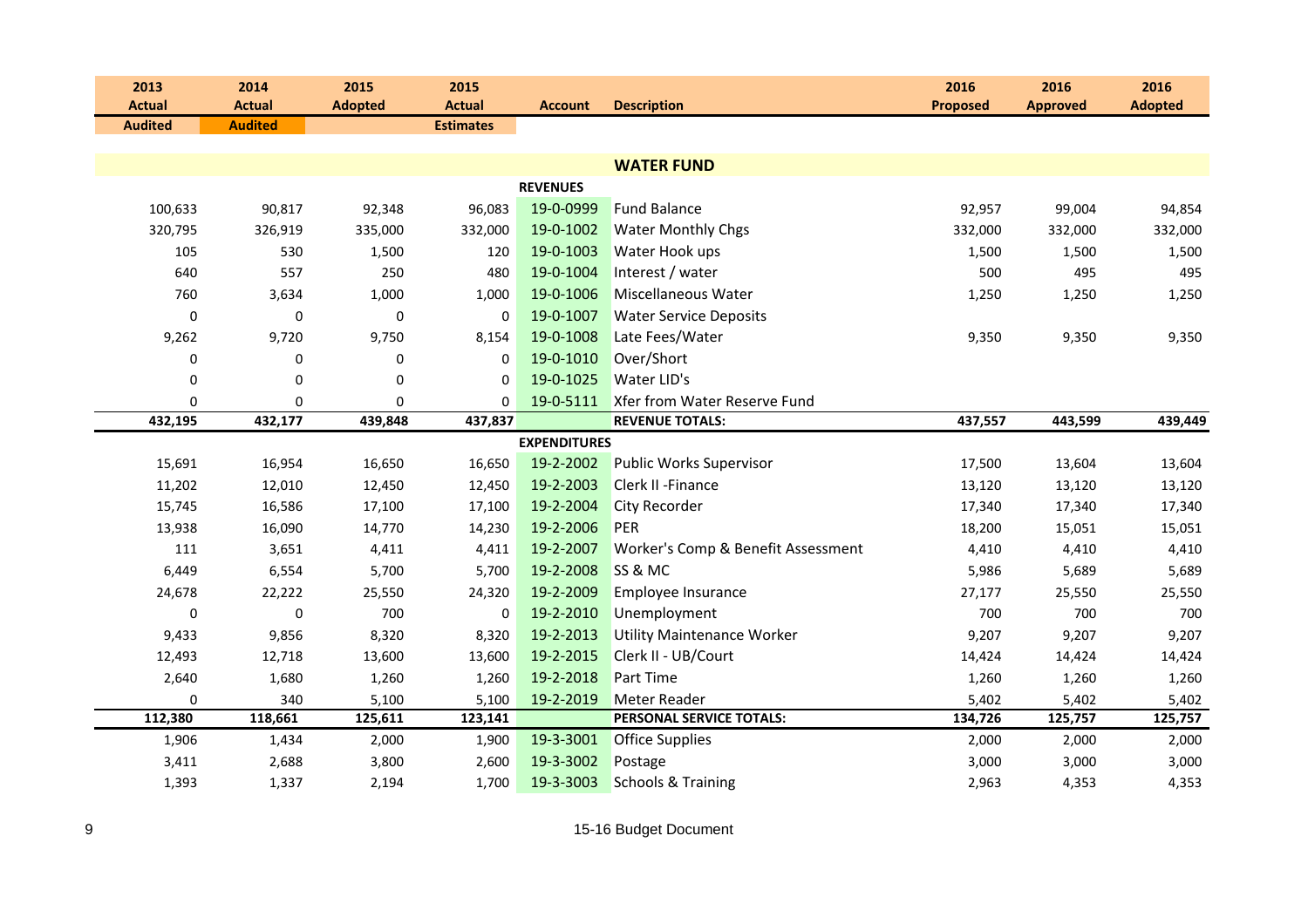| 2013           | 2014             | 2015           | 2015             |                |                                    | 2016            | 2016            | 2016           |
|----------------|------------------|----------------|------------------|----------------|------------------------------------|-----------------|-----------------|----------------|
| <b>Actual</b>  | <b>Actual</b>    | <b>Adopted</b> | <b>Actual</b>    | <b>Account</b> | <b>Description</b>                 | <b>Proposed</b> | <b>Approved</b> | <b>Adopted</b> |
| <b>Audited</b> | <b>Audited</b>   |                | <b>Estimates</b> |                |                                    |                 |                 |                |
| 1,531          | 1,766            | 2,000          | 700              | 19-3-3004      | Miscellaneous                      | 2,000           | 2,000           | 2,000          |
| 17             | 7                | 100            | 10               | 19-3-3005      | <b>Water Dept Refund</b>           | 100             | 100             | 100            |
| 0              | 0                | $\mathbf 0$    | $\mathbf 0$      | 19-3-3006      | Legal                              | 0               | 0               | $\mathbf 0$    |
| 8,229          | 9,896            | 5,500          | 4,000            | 19-3-3007      | Audit                              | 5,300           | 5,300           | 5,300          |
| $\mathbf 0$    | 0                | 2,500          | $\mathbf 0$      | 19-3-3008      | <b>Planning Expense</b>            | 1,500           | 1,500           | 1,500          |
| 75             | 2,210            | 7,500          | 600              | 19-3-3009      | Consultants / Engineer             | 7,500           | 7,500           | 7,500          |
| 12,010         | 11,997           | 12,500         | 11,500           | 19-3-3010      | Electricity                        | 12,000          | 12,000          | 12,000         |
| 2,186          | 2,296            | 2,500          | 2,300            | 19-3-3011      | Telephones & Pagers                | 2,500           | 2,500           | 2,500          |
| 1,063          | 445              | 1,200          | 1,100            | 19-3-3014      | Print & Publish                    | 1,200           | 1,200           | 1,200          |
| 0              | 0                | 100            | 100              | 19-3-3015      | <b>Uniforms</b>                    | 100             | 100             | 100            |
| 1,194          | 1,994            | 1,500          | 1,882            | 19-3-3016      | Chemicals                          | 1,500           | 1,500           | 1,500          |
| 1,150          | 468              | 1,500          | 800              | 19-3-3017      | Minor Parts & Repair               | 1,500           | 1,500           | 1,500          |
| 147            | $\pmb{0}$        | 2,500          | 0                | 19-3-3018      | Paving / Water Lines               | 2,500           | 2,500           | 2,500          |
| 323            | 1,014            | 1,000          | $\mathbf 0$      | 19-3-3019      | <b>Water System Supplies</b>       | 1,000           | 1,000           | 1,000          |
| $\mathbf 0$    | 0                | 500            | 800              | 19-3-3020      | <b>Small Tools</b>                 | 500             | 500             | 500            |
| 5,539          | 4,206            | 5,000          | 4,500            | 19-3-3021      | Lab Tests                          | 5,000           | 5,000           | 5,000          |
| 2,000          | 1,000            | 2,000          | 2,700            | 19-3-3022      | Computer & Software Expenses       | 2,750           | 2,750           | 2,750          |
| 7,094          | 3,140            | 5,000          | 8,150            | 19-3-3024      | Bonds / Insurance                  | 8,500           | 8,500           | 8,500          |
| 2,339          | 2,511            | 3,500          | 2,000            | 19-3-3028      | <b>Equipment Operation</b>         | 2,750           | 2,750           | 2,750          |
| 835            | 2,533            | 3,000          | $\mathbf 0$      | 19-3-3029      | Water Hookup expense               | 1,750           | 1,750           | 1,750          |
| 1,768          | 100              | 2,000          | 500              | 19-3-3031      | <b>Hydrant Maintenance</b>         | 2,000           | 2,000           | 2,000          |
| $\mathbf 0$    | 0                | $\mathbf 0$    | 0                | 19-3-3032      | <b>Water System Consultant</b>     | 0               | 5,340           | 5,340          |
| $\mathbf 0$    | 3,566            | 3,600          | 3,400            | 19-3-3033      | Water System General Maint         | 3,600           | 3,600           | 3,600          |
| 788            | 750              | 500            | 500              | 19-3-3040      | Copy Machine Contract              | 500             | 500             | 500            |
| 54,998         | 55,358           | 73,494         | 51,742           |                | <b>MATERIAL &amp; SERV TOTALS:</b> | 74,013          | 80,743          | 80,743         |
| $\pmb{0}$      | $\boldsymbol{0}$ | 7,500          | 1,500            | 19-4-4001      | Well Station C/O                   | 4,000           | 4,000           | 4,000          |
| 0              | 2,530            | 2,500          | 500              | 19-4-4003      | Hydrant C/O                        | 4,000           | 9,000           | 9,000          |
| $\pmb{0}$      | 1,925            | 15,000         |                  | 19-4-4008      | Water Lines C/O                    | 15,000          | 10,000          | 10,000         |
| 0              | $\pmb{0}$        | 0              |                  | 19-4-4010      | Computer C/O                       |                 |                 |                |
| $\mathbf 0$    | 620              | $\mathbf 0$    | 1,100            | 19-4-4014      | Miscellaneous C/O                  | 1,000           | 1,000           | 1,000          |
| 0              | 5,075            | 25,000         | 3,100            |                | C/O TOTALS:                        | 24,000          | 24,000          | 24,000         |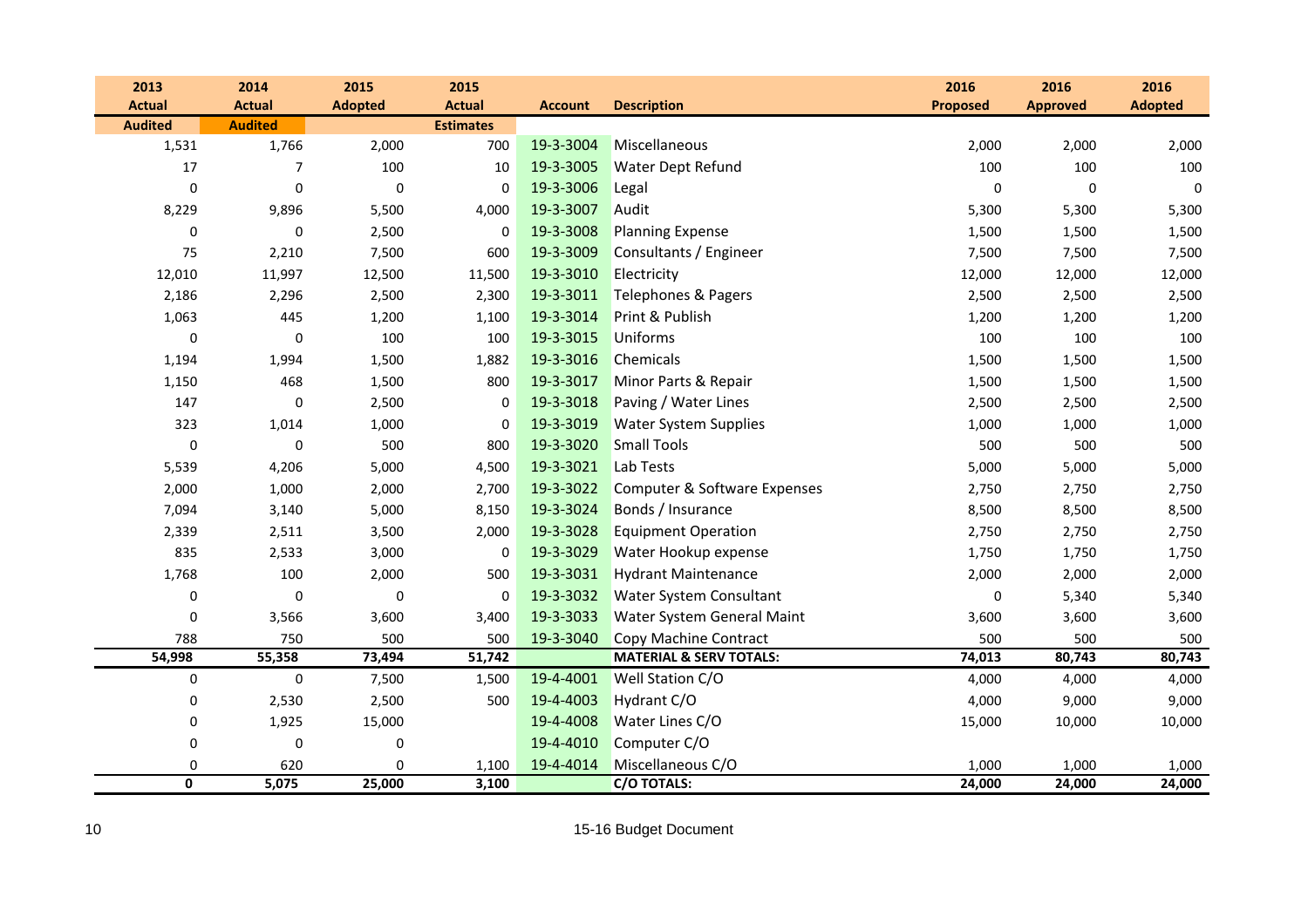| 2013           | 2014           | 2015           | 2015             |                |                                       | 2016            | 2016            | 2016           |
|----------------|----------------|----------------|------------------|----------------|---------------------------------------|-----------------|-----------------|----------------|
| <b>Actual</b>  | <b>Actual</b>  | <b>Adopted</b> | <b>Actual</b>    | <b>Account</b> | <b>Description</b>                    | <b>Proposed</b> | <b>Approved</b> | <b>Adopted</b> |
| <b>Audited</b> | <b>Audited</b> |                | <b>Estimates</b> |                |                                       |                 |                 |                |
|                |                |                |                  |                |                                       |                 |                 |                |
| 145,000        | 152,000        | 155,000        | 155,000          | 19-5-5004      | WTR transfer to Bonded Debt           | 155,000         | 155,000         | 155,000        |
|                |                |                |                  | 19-5-5005      | Xfer to General Fund                  |                 |                 |                |
| 15,000         | 5,000          | 10,000         | 10,000           | 19-5-5006      | WTR transfer to Wtr Reserve Fund      |                 |                 |                |
|                |                |                |                  | 19-5-5007      | WTR transfer to Equip Fund            |                 |                 |                |
| 14,000         |                |                | $\mathbf{0}$     | 19-5-5008      | <b>Transfer to General Facilities</b> |                 |                 |                |
| 174,000        | 157,000        | 165,000        | 165,000          |                | <b>TRANSFERS IN/OUT TOTALS:</b>       | 155,000         | 155,000         | 155,000        |
|                |                |                |                  |                |                                       |                 |                 |                |
| 0              | $\mathbf 0$    | 25,000         | 0                | 19-6-6001      | <b>WTR Contingency</b>                | 25,000          | 27,589          | 27,589         |
| 0              | 0              | 25,743         | 0                | 19-9-9001      | Unappropriated EFB                    | 24,818          | 30,510          | 26,360         |
|                |                |                |                  |                |                                       |                 |                 |                |
| 0              | 0              | 50,743         | 0                |                | <b>CONTING/UNAPP TOTALS:</b>          | 49,818          | 58,099          | 53,949         |
|                |                |                |                  |                |                                       |                 |                 |                |
| 432,195        | 432,177        | 439,848        | 437,837          |                | <b>REVENUE TOTALS:</b>                | 437,557         | 443,599         | 439,449        |
| 341,378        | 336,094        | 439,848        | 342,983          |                | <b>EXPENDITURE TOTALS:</b>            | 437,557         | 443,599         | 439,449        |
|                |                |                |                  |                |                                       |                 |                 |                |
| 90,817         | 96,083         | $\mathbf{0}$   | 94,854           |                | <b>WATER FUND TOTALS:</b>             | $\mathbf{0}$    | $\mathbf{0}$    | $\mathbf{0}$   |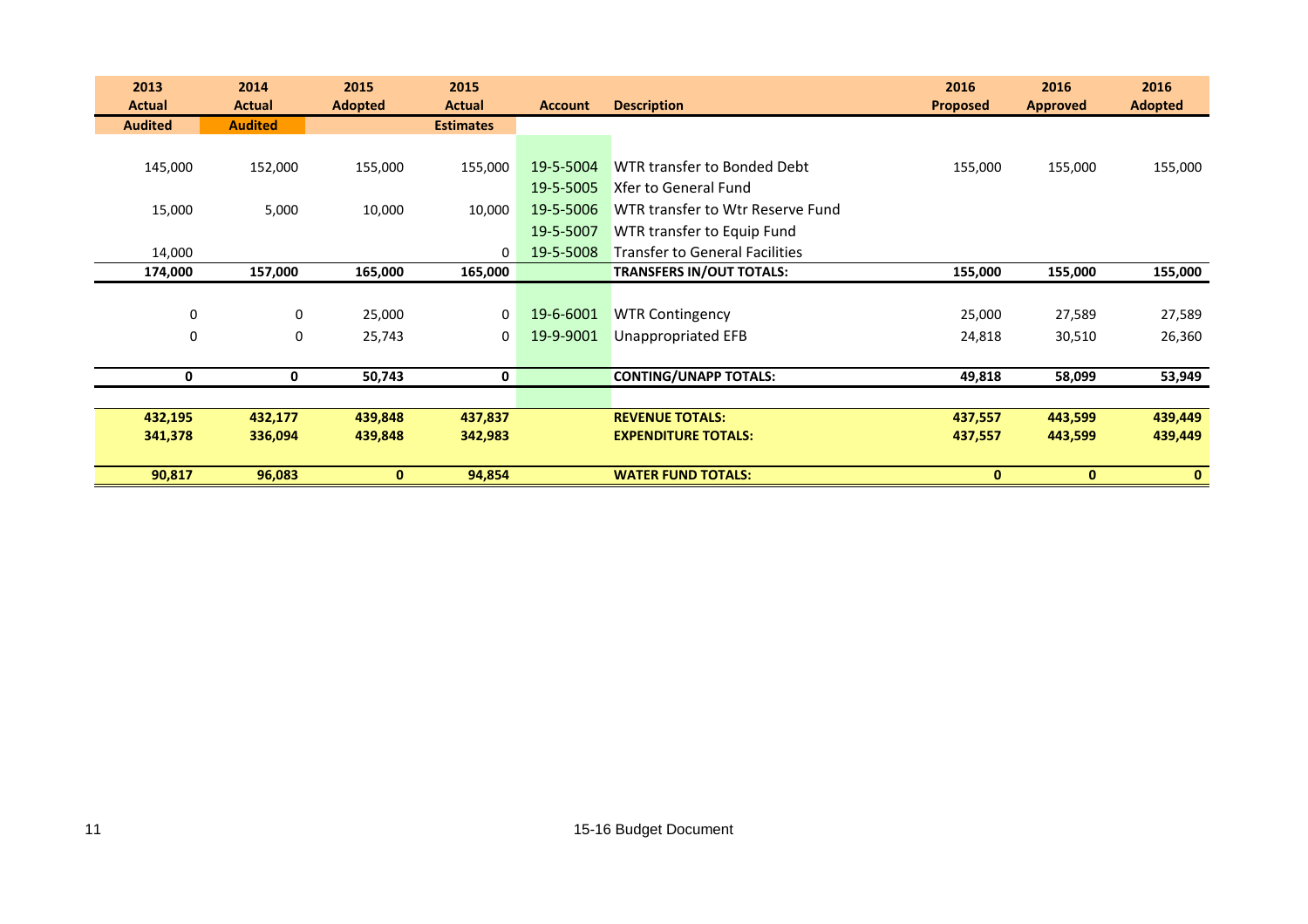| 2013<br><b>Actual</b> |              | 2014<br><b>Actual</b> | 2015<br><b>Adopted</b> | 2015<br><b>Actual</b> | <b>Account</b>      | <b>Description</b>                 | 2016<br><b>Proposed</b> | 2016<br><b>Approved</b> | 2016<br><b>Adopted</b> |
|-----------------------|--------------|-----------------------|------------------------|-----------------------|---------------------|------------------------------------|-------------------------|-------------------------|------------------------|
| <b>Audited</b>        |              | <b>Audited</b>        |                        | <b>Estimates</b>      |                     |                                    |                         |                         |                        |
|                       |              |                       |                        |                       |                     |                                    |                         |                         |                        |
|                       |              |                       |                        |                       |                     | <b>BONDED DEBT SERVICE FUND</b>    |                         |                         |                        |
|                       |              |                       |                        |                       | <b>REVENUES</b>     |                                    |                         |                         |                        |
|                       | 110,272      | 105,372               | 107,398                | 107.984               | 21-0-0999           | <b>Fund Balance</b>                | 113,108                 | 113,108                 | 113,108                |
|                       | 75           | 582                   | 100                    | 100                   | 21-0-1004           | Interest / Bonded Debt             | 300                     | 300                     | 300                    |
|                       | 145,000      | 152,000               | 155,000                | 155,000               | 21-0-5119           | Transfer from Water Fund           | 155,000                 | 155,000                 | 155,000                |
|                       | 170,000      | 170,000               | 170,000                | 170,000               | 21-0-5131           | <b>Transfer from Sewer Fund</b>    | 170,000                 | 170,000                 | 170,000                |
|                       |              |                       | $\mathbf 0$            |                       | 21-0-5132           | <b>Transfer from Sewer Reserve</b> |                         |                         |                        |
|                       | 425,347      | 427,954               | 432,498                | 433,084               |                     | <b>REVENUE TOTALS:</b>             | 438,408                 | 438,408                 | 438,408                |
|                       |              |                       |                        |                       |                     |                                    |                         |                         |                        |
|                       |              |                       |                        |                       | <b>EXPENDITURES</b> |                                    |                         |                         |                        |
|                       | 50,321       | 48,909                | 47,428                 | 47,428                | 21-8-8003           | Bond Int Sewer 1993-FmHA           | 45,872                  | 45,872                  | 45,872                 |
|                       | 28,225       | 29,635                | 31,116                 | 31,116                | 21-8-8004           | Bond Prin Sewer 1993-FmHA          | 32,672                  | 32,672                  | 32,672                 |
|                       | 32,925       | 31,705                | 30,473                 | 30,473                | 21-8-8012           | Bond Int Water (OECDD - 2006)      | 29,226                  | 29,226                  | 29,226                 |
|                       | 122,068      | 123,287               | 124,521                | 124,521               | 21-8-8013           | Bond Prin Water (OECDD - 2006)     | 125,766                 | 125,766                 | 125,766                |
|                       | 30,587       | 32,000                | 33,481                 | 33,481                | 21-8-8015           | Bond Prin Sewer (OECDD - 2010)     | 35,027                  | 35,027                  | 35,027                 |
|                       | 55,846       | 54,434                | 52,957                 | 52,957                | 21-8-8016           | Bond Int Sewer (OECDD - 2010)      | 51,408                  | 51,408                  | 51,408                 |
|                       | 319,972      | 319,970               | 319,976                | 319,976               |                     | <b>BOND PAYMENT TOTALS:</b>        | 319,971                 | 319,971                 | 319,971                |
|                       |              |                       |                        |                       |                     |                                    |                         |                         |                        |
|                       | 0            | 0                     | $\Omega$               | $\Omega$              | 21-9-9001           |                                    |                         |                         |                        |
|                       | 0            | 0                     | 112,522                | 0                     | 21-9-9002           | Unappropriated EFB                 | 118,437                 | 118,437                 | 118,437                |
|                       |              |                       |                        |                       |                     |                                    |                         |                         |                        |
|                       | $\mathbf{0}$ | $\mathbf{0}$          | 112,522                | $\mathbf 0$           |                     | <b>UNAPPROPRIATED TOTALS:</b>      | 118,437                 | 118,437                 | 118,437                |
|                       | 425,347      | 427,954               | 432,498                | 433,084               |                     | <b>REVENUE TOTALS:</b>             | 438,408                 | 438,408                 | 438,408                |
|                       | 319,972      | 319,970               | 432,498                | 319,976               |                     | <b>EXPENDITURE TOTALS:</b>         | 438,408                 | 438,408                 | 438,408                |
|                       | 105,375      | 107,984               | $\mathbf{0}$           | 113,108               |                     | <b>BONDED DEBT TOTALS:</b>         | $\mathbf{0}$            | $\mathbf{0}$            | $\mathbf{0}$           |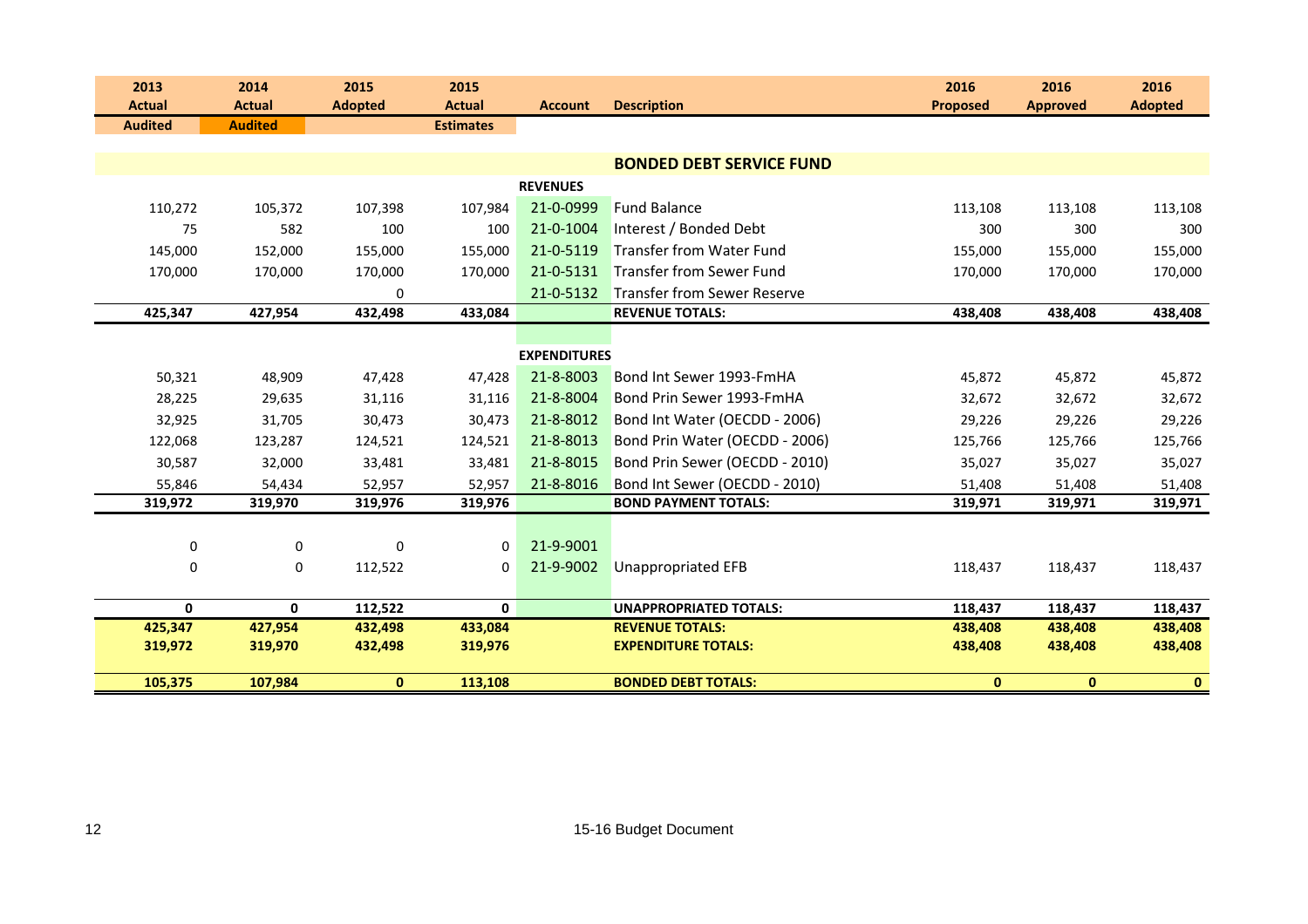| 2013           | 2014           | 2015           | 2015             |                     |                                          | 2016            | 2016            | 2016           |
|----------------|----------------|----------------|------------------|---------------------|------------------------------------------|-----------------|-----------------|----------------|
| <b>Actual</b>  | <b>Actual</b>  | <b>Adopted</b> | <b>Actual</b>    | <b>Account</b>      | <b>Description</b>                       | <b>Proposed</b> | <b>Approved</b> | <b>Adopted</b> |
| <b>Audited</b> | <b>Audited</b> |                | <b>Estimates</b> |                     |                                          |                 |                 |                |
|                |                |                |                  |                     |                                          |                 |                 |                |
|                |                |                |                  |                     | <b>WATER SYSTEM RESERVE FUND</b>         |                 |                 |                |
|                |                |                |                  | <b>REVENUES</b>     |                                          |                 |                 |                |
| 153,127        | 172,927        | 198,327        | 199,246          | 23-0-0999           | <b>Fund Balance</b>                      | 196,029         | 196,616         | 196,616        |
| 300            | 1,073          | 450            | 996              | 23-0-1004           | Interest / Water System Reserv           | 625             | 983             | 983            |
| 0              |                | $\mathbf 0$    | 144              | 23-0-1006           | Interest / SDC Water                     | 200             | 200             | 200            |
| 4,500          | 19,960         | 9,000          | 6,230            | 23-0-1007           | <b>SDC Water</b>                         | 9,000           | 9,000           | 9,000          |
| $\Omega$       | 286            | $\Omega$       |                  | 23-0-1009           | Miscellaneous                            |                 |                 |                |
| 15,000         | 5,000          | 10,000         | 10,000           | 23-0-5119           | Transfer from Water Fund                 |                 |                 |                |
| 172,927        | 199,246        | 217,777        | 216,616          |                     | <b>REVENUE TOTALS:</b>                   | 205,854         | 206,799         | 206,799        |
|                |                |                |                  |                     |                                          |                 |                 |                |
|                |                |                |                  | <b>EXPENDITURES</b> |                                          |                 |                 |                |
| $\blacksquare$ | $\pmb{0}$      | 100            | $\mathbf 0$      | 23-3-3003           | Administration                           |                 |                 |                |
|                |                |                |                  | 23-3-3004           | Engineering                              |                 |                 |                |
| $\mathbf 0$    | $\mathbf 0$    | 100            | $\mathbf{0}$     |                     | <b>MATERIALS &amp; SERV TOTALS:</b>      | $\mathbf{0}$    | $\mathbf{0}$    | $\mathbf 0$    |
|                |                |                |                  |                     |                                          |                 |                 |                |
| 0              | 0              | 103,677        | 20,000           | 23-4-4001           | Water Capital Outlay / Lines & Generator | 101,854         | 197,799         | 197,799        |
|                | 0              | 105,000        | $\Omega$         | 23-4-4008           | <b>Automated Meter Reading</b>           | 95,000          |                 |                |
| $\mathbf 0$    | $\mathbf 0$    | 208,677        | 20,000           |                     | <b>C/O TOTALS:</b>                       | 196,854         | 197,799         | 197,799        |
|                | $\mathbf 0$    | $\mathbf 0$    | $\mathbf 0$      | 23-5-5001           | Transfer to Water Fund                   |                 |                 |                |
| $\mathbf 0$    | $\mathbf 0$    | $\mathbf 0$    | $\mathbf 0$      |                     | <b>TRANSFERS IN/OUT TOTALS:</b>          | $\mathbf 0$     | 0               | $\mathbf 0$    |
| $\mathbf 0$    | $\mathbf 0$    |                | $\Omega$         | 23-7-7001           | Reserve Water                            |                 |                 |                |
| 0              | $\mathbf 0$    | 9,000          | 0                | 23-7-7002           | <b>Reserve Water SDC</b>                 | 9,000           | 9,000           | 9,000          |
| $\mathbf 0$    | $\mathbf{0}$   | 9,000          | $\mathbf{0}$     |                     | <b>CONTING/RESERVE TOTALS:</b>           | 9,000           | 9,000           | 9,000          |
| 172,927        | 199,246        | 217,777        | 216,616          |                     | <b>REVENUE TOTALS:</b>                   | 205,854         | 206,799         | 206,799        |
| $\bf{0}$       | $\bf{0}$       | 217,777        | 20,000           |                     | <b>EXPENDITURE TOTALS:</b>               | 205,854         | 206,799         | 206,799        |
|                |                |                |                  |                     |                                          |                 |                 |                |
| 172,927        | 199,246        | $\mathbf{0}$   | 196,616          |                     | <b>WATER SYS RES TOTALS:</b>             | $\mathbf{0}$    | $\mathbf{0}$    | $\mathbf{0}$   |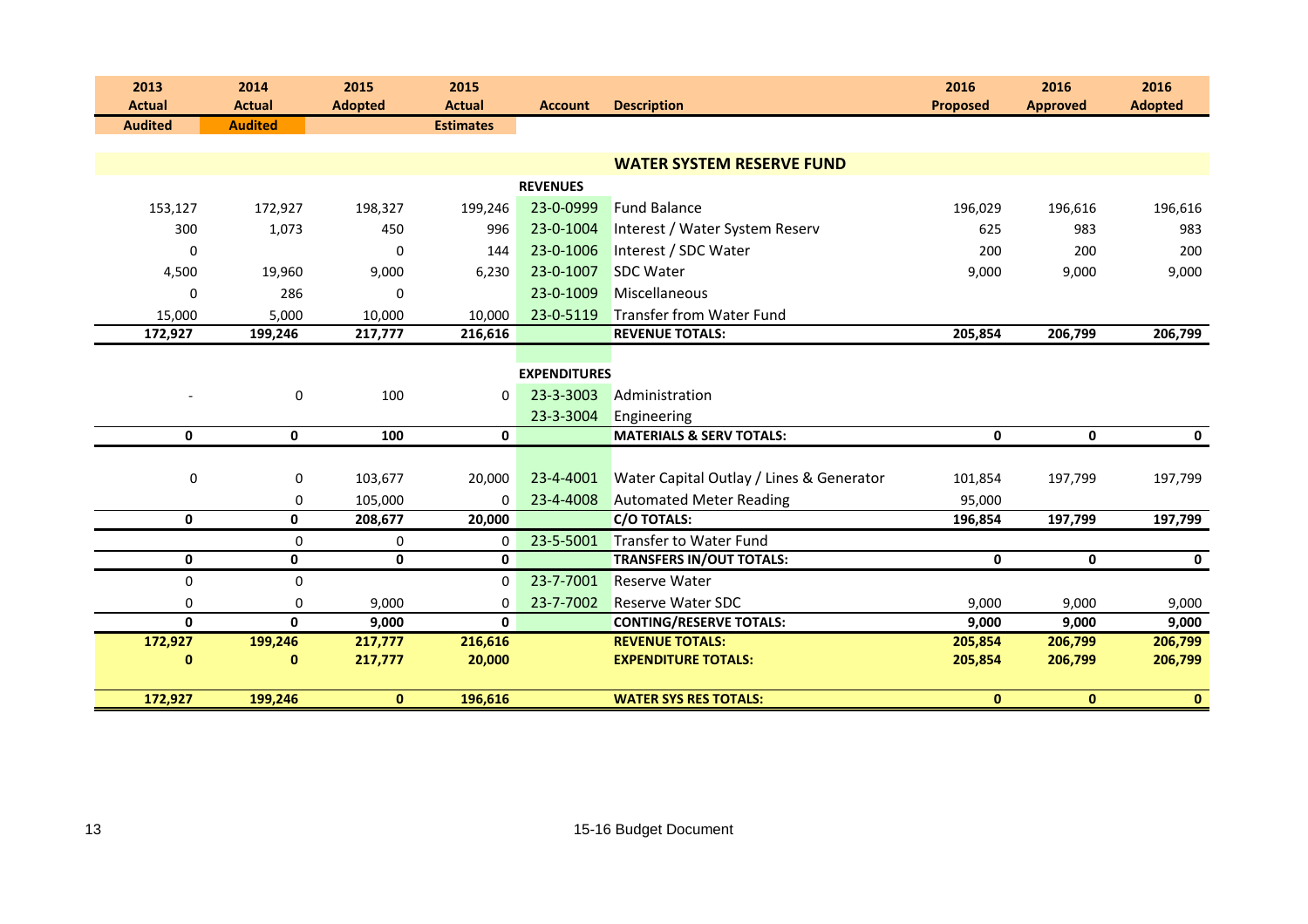| 2013           | 2014           | 2015           | 2015             |                     |                                                          | 2016            | 2016            | 2016           |
|----------------|----------------|----------------|------------------|---------------------|----------------------------------------------------------|-----------------|-----------------|----------------|
| <b>Actual</b>  | <b>Actual</b>  | <b>Adopted</b> | <b>Actual</b>    | <b>Account</b>      | <b>Description</b>                                       | <b>Proposed</b> | <b>Approved</b> | <b>Adopted</b> |
| <b>Audited</b> | <b>Audited</b> |                | <b>Estimates</b> |                     |                                                          |                 |                 |                |
|                |                |                |                  |                     |                                                          |                 |                 |                |
|                |                |                |                  |                     | <b>CANYON JOURNEYS TRAIL FUND / MILL CITY FALLS PARK</b> |                 |                 |                |
|                |                |                |                  | <b>REVENUES</b>     |                                                          |                 |                 |                |
| 79,970         | 79,970         | 79,970         | 80,403           | 24-0-0999           | <b>Fund Balance</b>                                      | 108,703         | 108,805         | 108,805        |
|                | 433            | 30             | 402              | 24-0-1004           | Interest                                                 | 97              | 544             | 544            |
|                |                |                |                  | 24-0-1005           | <b>TE Grant</b>                                          |                 |                 |                |
|                |                | 386,560        |                  | 24-0-1006           | Other Grants: OPRD, Foundation                           | 125,000         | 125,000         | 125,000        |
|                |                |                | 25,000           | 24-0-1007           | <b>Other Funding Sources</b>                             |                 |                 |                |
|                |                | 10,000         | 10,000           | 24-0-5029           | <b>Transfer from Street Fund</b>                         |                 |                 |                |
|                |                | 30,000         | 30,000           | 24-0-5030           | Transfer from Street Reserve Fund                        |                 |                 |                |
|                |                |                |                  | 24-0-5031           | <b>Transfer from General Fund</b>                        |                 |                 |                |
| 79,970         | 80,403         | 506,560        | 145,805          |                     | <b>REVENUE TOTALS:</b>                                   | 233,800         | 234,349         | 234,349        |
|                |                |                |                  |                     |                                                          |                 |                 |                |
|                |                |                |                  | <b>EXPENDITURES</b> |                                                          |                 |                 |                |
|                |                | 32,000         | 32,000           | 24-3-3010           | Engineering                                              | 16,000          | 16,000          | 16,000         |
|                |                | 5,000          | 5,000            | 24-3-3012           | Administration                                           | 10,000          | 10,000          | 10,000         |
|                |                |                |                  | 24-3-3013           | Miscellaneous                                            | 3,000           | 3,549           | 3,549          |
| $\pmb{0}$      | $\mathbf 0$    | 37,000         | 37,000           |                     | <b>MATERIALS &amp; SERV TOTALS:</b>                      | 29,000          | 29,549          | 29,549         |
|                |                |                |                  | 24-4-4010           | C/O Miscellaneous                                        | 10,000          | 10,000          | 10,000         |
|                |                | 321,200        | $\mathbf 0$      | 24-4-4011           | C/O Construction Park                                    | 194,800         | 194,800         | 194,800        |
|                |                | 125,000        |                  | 24-4-4012           | C/O Bridge                                               |                 |                 |                |
| $\mathbf 0$    | $\mathbf 0$    | 446,200        | $\mathbf 0$      |                     | <b>C/O TOTALS:</b>                                       | 204,800         | 204,800         | 204,800        |
|                |                |                |                  |                     |                                                          |                 |                 |                |
|                | 0              | 23,360         | 0                | 24-6-6001           | Contingency                                              |                 |                 |                |
| $\mathbf{0}$   | $\mathbf{0}$   | 23,360         | $\mathbf{0}$     |                     | <b>CONTING/RESERVE TOTALS:</b>                           | $\mathbf{0}$    | $\mathbf{0}$    | $\mathbf{0}$   |
| 79,970         | 80,403         | 506,560        | 145,805          |                     | <b>REVENUE TOTALS:</b>                                   | 233,800         | 234,349         | 234,349        |
| $\bf{0}$       | $\mathbf 0$    | 506,560        | 37,000           |                     | <b>EXPENDITURE TOTALS:</b>                               | 233,800         | 234,349         | 234,349        |
| 79,970         | 80,403         | $\bf{0}$       | 108,805          |                     | <b>CANYON JOURN. TRAILS TOTALS:</b>                      | $\bf{0}$        | $\mathbf{0}$    | $\bullet$      |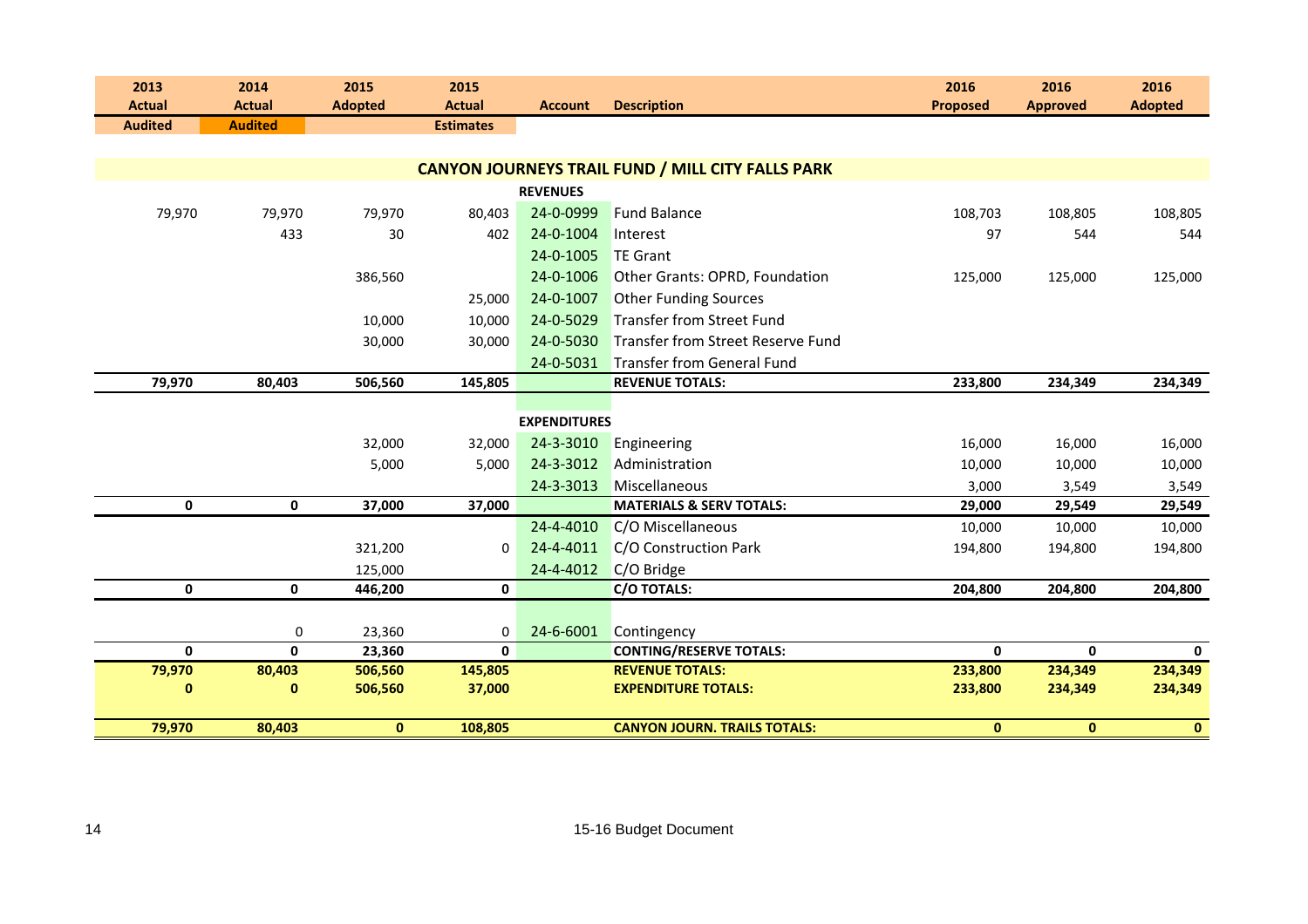| 2013<br><b>Actual</b> | 2014<br><b>Actual</b> | 2015<br><b>Adopted</b> | 2015<br><b>Actual</b> | <b>Account</b>      | <b>Description</b>                  | 2016<br><b>Proposed</b> | 2016<br><b>Approved</b> | 2016<br><b>Adopted</b> |
|-----------------------|-----------------------|------------------------|-----------------------|---------------------|-------------------------------------|-------------------------|-------------------------|------------------------|
| <b>Audited</b>        | <b>Audited</b>        |                        | <b>Estimates</b>      |                     |                                     |                         |                         |                        |
|                       |                       |                        |                       |                     |                                     |                         |                         |                        |
|                       |                       |                        |                       |                     | <b>HIGHWAY 22 FUND</b>              |                         |                         |                        |
|                       |                       |                        |                       | <b>REVENUES</b>     |                                     |                         |                         |                        |
| 3,742                 | 0                     | $\Omega$               | $\mathbf 0$           | 25-0-0999           | <b>Fund Balance</b>                 | $\Omega$                | $\mathbf 0$             | 0                      |
|                       | $\Omega$              | $\Omega$               | $\Omega$              | 25-0-1004           | Interest                            | n                       | $\Omega$                | 0                      |
| 4,323                 | 0                     | 0                      | $\mathbf 0$           | 25-0-1005           | <b>ODOT Grants</b>                  |                         | 0                       | 0                      |
|                       | 0                     | $\Omega$               | $\Omega$              | 25-0-1006           | <b>Other Funding</b>                | 0                       | $\Omega$                | 0                      |
|                       | 0                     | $\mathbf 0$            | $\mathbf 0$           | 25-0-5011           | Transfer from Street Reserve        | 0                       | 0                       | 0                      |
| 8,065                 | $\mathbf 0$           | $\mathbf 0$            | $\mathbf{0}$          |                     | <b>REVENUE TOTALS:</b>              | $\mathbf 0$             | $\mathbf 0$             | $\mathbf 0$            |
|                       |                       |                        |                       | <b>EXPENDITURES</b> |                                     |                         |                         |                        |
|                       | 0                     | $\mathbf 0$            | $\mathbf 0$           | 25-3-3001           | Administration                      | $\mathbf 0$             | $\mathbf 0$             | 0                      |
|                       | 0                     | $\mathbf 0$            | 0                     | 25-3-3002           | Engineering                         | $\Omega$                | 0                       | 0                      |
|                       | 0                     | 0                      | 0                     | 25-3-3003           | <b>City Match</b>                   | 0                       | 0                       | 0                      |
| $\mathbf 0$           | $\mathbf 0$           | $\mathbf{0}$           | $\mathbf 0$           |                     | <b>MATERIALS &amp; SERV TOTALS:</b> | $\mathbf{0}$            | $\mathbf{0}$            | $\mathbf 0$            |
|                       | 0                     | $\mathbf 0$            | $\mathbf 0$           | 25-4-4010           | C/O Construction                    | $\mathbf 0$             | 0                       | 0                      |
| $\mathbf 0$           | $\mathbf 0$           | $\mathbf{0}$           | $\mathbf 0$           |                     | <b>C/O TOTALS:</b>                  | $\mathbf 0$             | $\mathbf 0$             | $\mathbf 0$            |
|                       | $\mathbf 0$           | $\mathbf 0$            | $\mathbf 0$           | 25-5-5001           | Transfer to General Fund            | $\mathbf 0$             | $\mathbf 0$             | 0                      |
|                       |                       |                        |                       |                     |                                     |                         |                         |                        |
| $\mathbf 0$           | $\mathbf 0$           | $\mathbf 0$            | $\mathbf 0$           |                     | <b>C/O TOTALS:</b>                  | 0                       | $\mathbf 0$             | $\mathbf 0$            |
|                       |                       |                        |                       |                     |                                     |                         |                         |                        |
|                       | 0                     | $\pmb{0}$              | 0                     | 25-6-6001           | Contingency                         | 0                       | 0                       | 0                      |
| $\mathbf{0}$          | $\mathbf 0$           | $\mathbf 0$            | $\mathbf 0$           |                     | <b>CONTING/RESERVE TOTALS:</b>      | $\mathbf 0$             | $\mathbf 0$             | $\mathbf 0$            |
| 8,065                 | $\mathbf{0}$          | $\mathbf{0}$           | $\bf{0}$              |                     | <b>REVENUE TOTALS:</b>              | $\mathbf 0$             | $\mathbf{0}$            | $\mathbf{0}$           |
| $\mathbf 0$           |                       | $\bf{0}$               | 0                     |                     | <b>EXPENDITURE TOTALS:</b>          | 0                       | $\bf{0}$                | $\mathbf{0}$           |
| 8,065                 | $\mathbf{0}$          | $\mathbf{0}$           | $\mathbf{0}$          |                     | <b>HWY 22 FUND TOTALS:</b>          | $\mathbf{0}$            | $\mathbf{0}$            | $\mathbf{0}$           |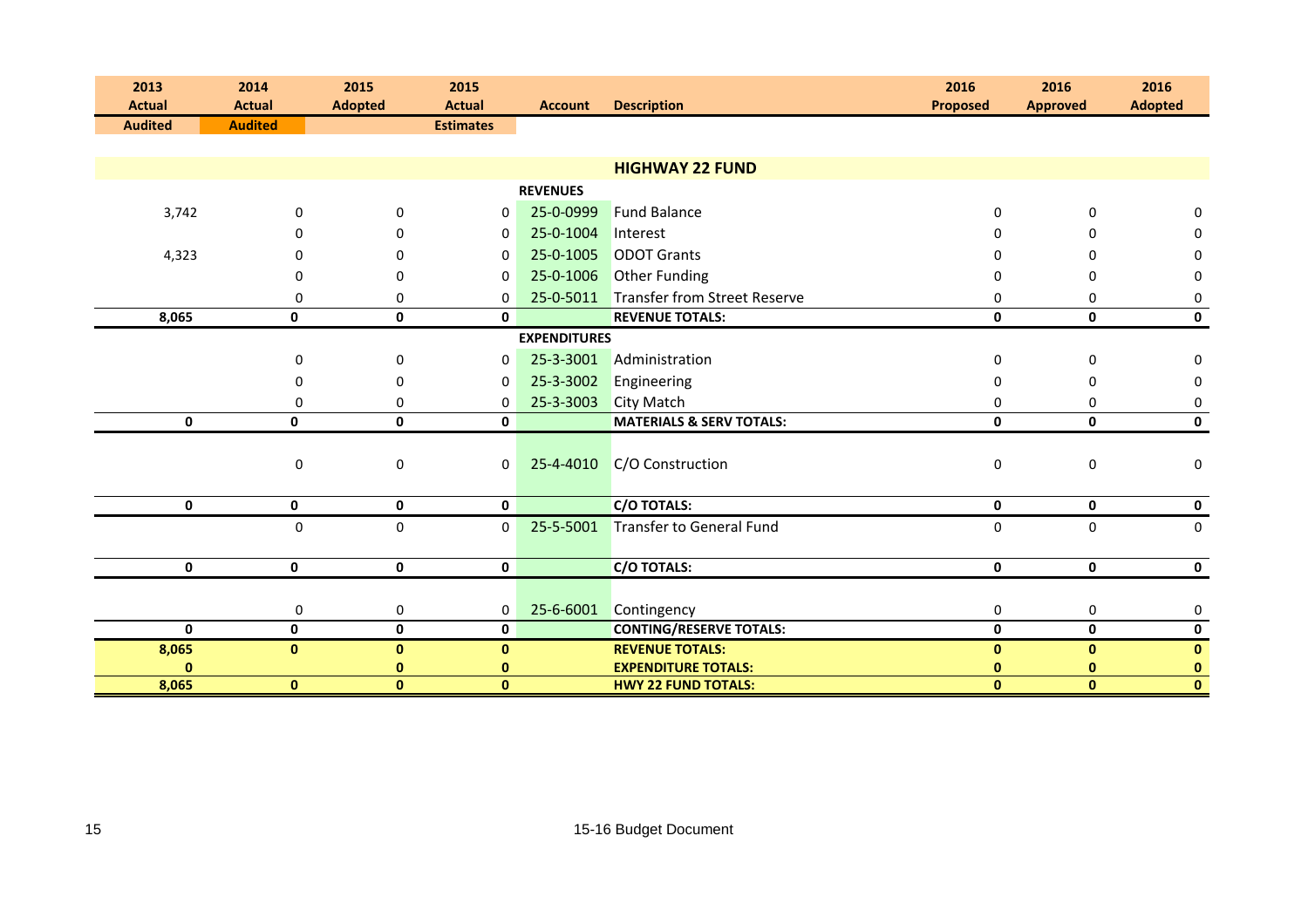| 2013           | 2014           | 2015           | 2015             |                |                    | 2016            | 2016            | 2016           |
|----------------|----------------|----------------|------------------|----------------|--------------------|-----------------|-----------------|----------------|
| <b>Actual</b>  | Actual         | <b>Adopted</b> | Actual           | <b>Account</b> | <b>Description</b> | <b>Proposed</b> | <b>Approved</b> | <b>Adopted</b> |
| <b>Audited</b> | <b>Audited</b> |                | <b>Estimates</b> |                |                    |                 |                 |                |

|              |              |              |              |                     | <b>STREET RESERVE FUND</b>              |              |              |              |
|--------------|--------------|--------------|--------------|---------------------|-----------------------------------------|--------------|--------------|--------------|
|              |              |              |              | <b>REVENUES</b>     |                                         |              |              |              |
| 90,168       | 191,113      | 90,650       | 88,527       | 29-0-0999           | <b>Fund Balance</b>                     | 129,177      | 129,119      | 129,119      |
| 450          | 477          | 505          | 442          | 29-0-1004           | Interest / STRF                         | 500          | 645          | 645          |
| $\Omega$     |              |              |              | 29-0-5110           | Transfer from General Fund              | $\Omega$     | 0            | $\Omega$     |
| 102,000      | 90,000       | 71,000       | 71,000       | 29-0-5111           | Transfer from Street Fund               | 15,000       | 15,000       | 15,000       |
| 192,618      | 281,590      | 162,155      | 159,969      |                     | <b>REVENUE TOTALS:</b>                  | 144,677      | 144,764      | 144,764      |
|              |              |              |              | <b>EXPENDITURES</b> |                                         |              |              |              |
|              | 20,610       | 54,155       | $\mathbf{0}$ | 29-4-4001           | C/O Street Citywide                     | 54,155       | 54,155       | 54,155       |
|              |              | 20,000       | $\Omega$     | 29-4-4002           | C/O Street Linn Cty                     | 20,000       | 20,000       | 20,000       |
|              |              | 5,000        | $\Omega$     | 29-4-4003           | C/O RR Bridge Repair                    | $\mathbf 0$  | 0            | $\mathbf 0$  |
|              | 172,453      | $\Omega$     | 850          | 29-4-4004           | Fairview & First Future South Side      | 17,522       | 17,609       | 17,609       |
|              |              | 30,000       | $\Omega$     | 29-4-4006           | C/O Street Marion Co.                   | 30,000       | 30,000       | 30,000       |
| 1,505        |              | 23,000       | 0            | 29-4-4010           | Sidewalks/Ped Paths                     | 23,000       | 23,000       | 23,000       |
| 1,505        | 193,063      | 132,155      | 850          |                     | <b>C/O TOTALS:</b>                      | 144,677      | 144,764      | 144,764      |
|              |              |              |              |                     |                                         |              |              |              |
|              |              | 30,000       | 30,000       | 29-5-5009           | Xfer to Canyon Journeys Trail Fund      |              |              |              |
|              | 0            |              |              | 29-5-5010           | Xfer to Hwy 22 Fund                     |              |              |              |
| $\mathbf 0$  | $\mathbf 0$  | 30,000       | 30,000       |                     | <b>TRANSFERS IN/OUT TOTALS:</b>         | $\mathbf 0$  | $\mathbf 0$  | $\mathbf 0$  |
|              | $\pmb{0}$    | $\mathbf 0$  | $\Omega$     | 29-7-7001           | <b>Reserved for Street Improvements</b> |              | 0            | 0            |
|              | 0            | $\mathbf 0$  | $\mathbf 0$  | 29-7-7002           | Reserved for bike paths                 | 0            | 0            | 0            |
|              |              | 0            |              |                     |                                         |              |              |              |
|              | $\mathbf 0$  | $\mathbf 0$  | $\mathbf 0$  |                     | <b>CONTIN/RESERVED TOTALS:</b>          | $\mathbf{0}$ | $\mathbf 0$  | 0            |
|              | 0            | 0            | 0            | 29-9-9001           | <b>Unappropriated EFB</b>               | 0            | 0            | 0            |
|              |              | 0            |              |                     |                                         |              |              |              |
| $\mathbf{0}$ | $\mathbf{0}$ | $\mathbf{0}$ | $\mathbf{0}$ |                     | <b>UNAPPROPRIATED TOTALS:</b>           | $\mathbf{0}$ | $\mathbf{0}$ | $\mathbf{0}$ |
| 192,618      | 281,590      | 162,155      | 159,969      |                     | <b>REVENUE TOTALS:</b>                  | 144,677      | 144,764      | 144,764      |
| 1,505        | 193,063      | 162,155      | 30,850       |                     | <b>EXPENDITURE TOTALS:</b>              | 144,677      | 144,764      | 144,764      |
| 191,113      | 88,527       | $\mathbf{0}$ | 129,119      |                     | <b>STREET RESV FUND TOTALS:</b>         | $\mathbf{0}$ | $\mathbf{0}$ | $\mathbf{0}$ |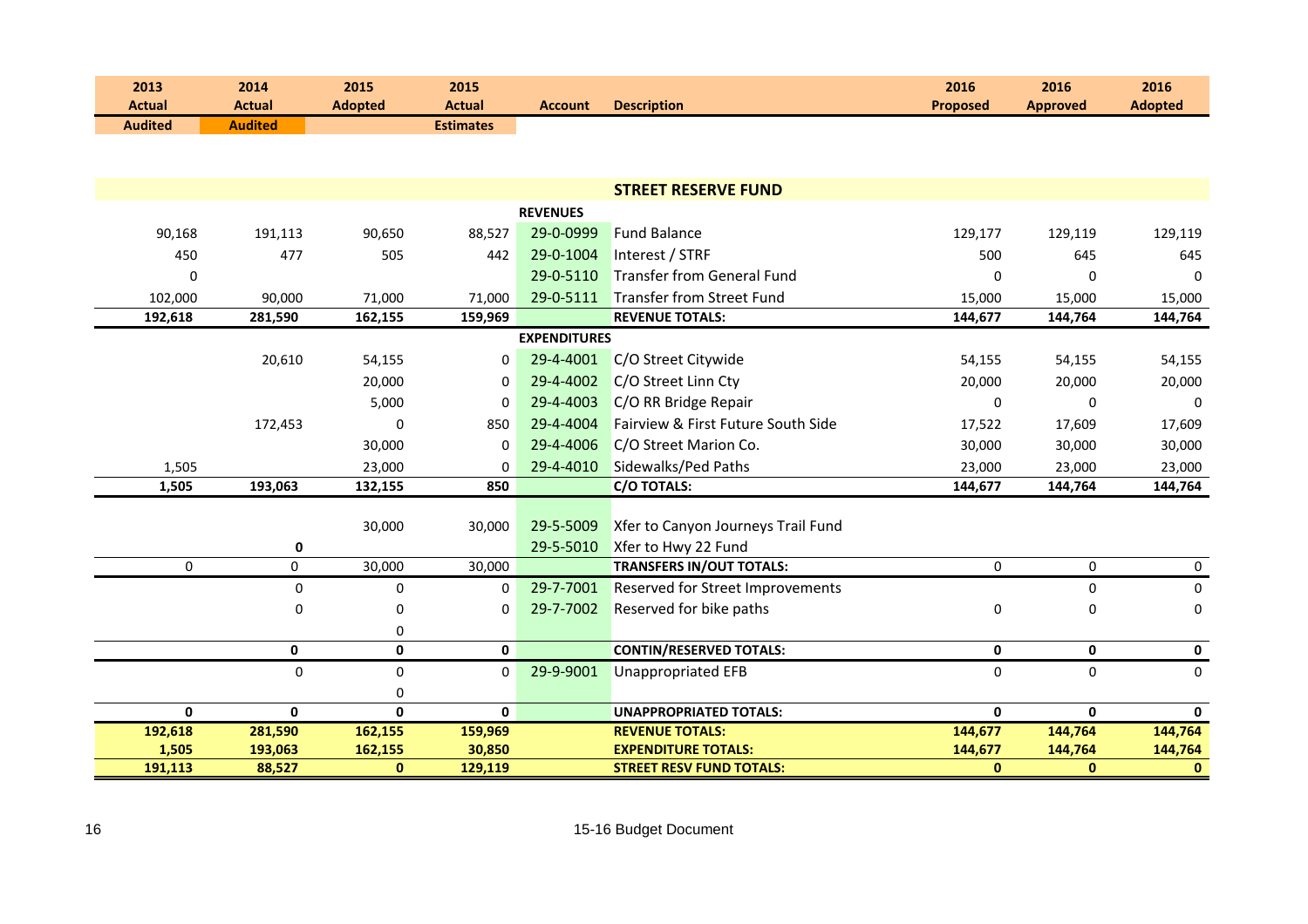| 2013           | 2014           | 2015           | 2015             |                     |                                     | 2016            | 2016            | 2016                    |
|----------------|----------------|----------------|------------------|---------------------|-------------------------------------|-----------------|-----------------|-------------------------|
| <b>Actual</b>  | <b>Actual</b>  | <b>Adopted</b> | <b>Actual</b>    | <b>Account</b>      | <b>Description</b>                  | <b>Proposed</b> | <b>Approved</b> | <b>Adopted</b>          |
| <b>Audited</b> | <b>Audited</b> |                | <b>Estimates</b> |                     |                                     |                 |                 |                         |
|                |                |                |                  |                     |                                     |                 |                 |                         |
|                |                |                |                  |                     | <b>HOUSING REHABILITATION FUND</b>  |                 |                 |                         |
|                |                |                |                  | <b>REVENUES</b>     |                                     |                 |                 |                         |
| 38,783         | 58,898         | 88,441         | 86,265           | 30-0-0999           | <b>Fund Balance</b>                 | 102,138         | 102,169         | 102,169                 |
| 800            | 465            | 400            | 431              | 30-0-1004           | Interest / HRG                      | 400             | 511             | 511                     |
| 0              | 16,563         | 16,563         | 16,563           | 30-0-1005           | <b>Xfer from General Fund</b>       | 16,563          | 16,563          | 16,563                  |
| 24,000         | 17,800         | 0              | 2,500            | 30-0-1006           | HR Return to City                   |                 |                 |                         |
| $\mathbf 0$    | 0              | $\mathbf 0$    | $\Omega$         | 30-0-1008           | CDBG 97/99 Grant                    |                 |                 |                         |
| 742            | 1,380          | 700            | 1,410            | 30-0-1009           | Lien Repayment (Hsg Code Enf.)      | 750             | 750             | 750                     |
| 0              | 0              | 0              |                  | 30-0-1010           | Misc HR                             |                 |                 |                         |
| 64,325         | 95,106         | 106,104        | 107,169          |                     | <b>REVENUE TOTALS:</b>              | 119,851         | 119,993         | 119,993                 |
|                |                |                |                  | <b>EXPENDITURES</b> |                                     |                 |                 |                         |
|                |                | 70,984         | 0                | 30-3-3001           | Housing Rehab Loans 0%              | 65,000          | 65,000          | 65,000                  |
|                |                |                |                  | 30-3-3002           | <b>Commercial Rehab Loans</b>       | 30,000          | 30,000          | 30,000                  |
|                |                | 2,500          | $\Omega$         | 30-3-3003           | Loan Administration                 | 4,000           | 4,000           | 4,000                   |
|                |                |                |                  | 30-3-3004           | HRL 97/99 Program                   |                 |                 |                         |
|                |                |                |                  | 30-3-3005           | Loan Admin 97/99 Program CSC        |                 |                 |                         |
|                |                |                |                  | 30-3-3006           | City Match Exp 97/99 Program        |                 |                 |                         |
| 5,427          | 8,841          | 25,000         | 5,000            | 30-3-3007           | <b>Housing Code Enforcement</b>     | 15,000          | 15,000          | 15,000                  |
| 5,427          | 8,841          | 98,484         | 5,000            |                     | <b>MATERIALS &amp; SERV TOTALS:</b> | 114,000         | 114,000         | 114,000                 |
|                | $\mathbf 0$    | 0              | 0                | 30-4-4003           | C/O Rehab City Bldgs                | 0               | $\mathbf 0$     | 0                       |
| $\mathbf 0$    | 0              | $\mathbf 0$    | $\mathbf{0}$     |                     | <b>C/O TOTALS:</b>                  | $\mathbf 0$     | $\mathbf{0}$    | 0                       |
|                | $\pmb{0}$      | $\mathbf 0$    |                  | 30-5-5005           | Xfer to General Fund                |                 |                 |                         |
| $\mathbf 0$    | 0              | $\pmb{0}$      | $\mathbf 0$      |                     | <b>TRANSFERS IN/OUT TOTALS:</b>     | $\pmb{0}$       | 0               | $\mathbf 0$             |
|                | $\mathbf 0$    | 7,620          | $\Omega$         | 30-6-6001           | Contingency / HRL                   | 5,851           | 5,993           | 5,993                   |
|                | 0              | $\mathbf 0$    | $\mathbf 0$      | 30-9-9001           | <b>Unappropriated EFB</b>           |                 |                 |                         |
| $\mathbf 0$    | $\mathbf{0}$   | 7,620          | $\mathbf{0}$     |                     | <b>CONTING/UNAPP TOTALS:</b>        | 5,851           | 5,993           | 5,993                   |
| 64,325         | 95,106         | 106,104        | 107,169          |                     | <b>REVENUE TOTALS:</b>              | 119,851         | 119,993         | 119,993                 |
| 5,427          | 8,841          | 106,104        | 5,000            |                     | <b>EXPENDITURE TOTALS:</b>          | 119,851         | 119,993         | 119,993                 |
| 58,898         | 86,265         | $\mathbf{0}$   | 102,169          |                     | <b>HOUSING REHAB TOTALS:</b>        | $\mathbf{0}$    | $\mathbf{0}$    | $\overline{\mathbf{0}}$ |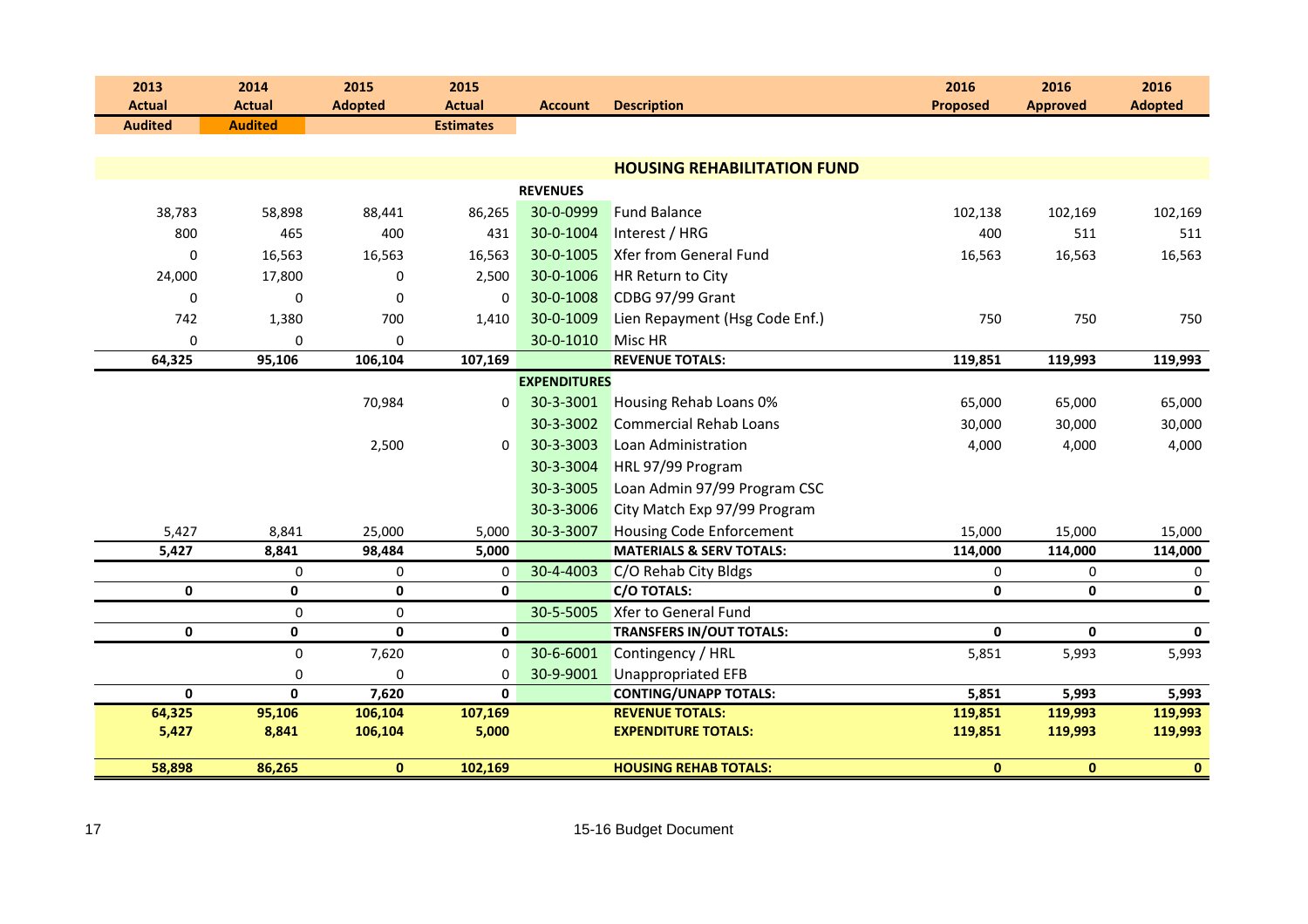| 2013           | 2014           | 2015           | 2015             |                     |                                    | 2016            | 2016                   | 2016           |
|----------------|----------------|----------------|------------------|---------------------|------------------------------------|-----------------|------------------------|----------------|
| <b>Actual</b>  | <b>Actual</b>  | <b>Adopted</b> | <b>Actual</b>    | <b>Account</b>      | <b>Description</b>                 | <b>Proposed</b> | <b>Approved</b>        | <b>Adopted</b> |
| <b>Audited</b> | <b>Audited</b> |                | <b>Estimates</b> |                     |                                    |                 |                        |                |
|                |                |                |                  |                     | <b>SEWER FUND</b>                  |                 |                        |                |
|                |                |                |                  | <b>REVENUES</b>     |                                    |                 |                        |                |
| 119,626        | 99,672         | 101,174        | 100,996          | 31-0-0999           | <b>Fund Balance</b>                | 91,612          | 89,777                 | 88,877         |
| 367,024        |                |                | 383,000          | 31-0-1002           | <b>Sewer Monthly Chgs</b>          | 382,000         |                        |                |
| 0              | 380,010        | 370,795        | $\Omega$         | 31-0-1003           |                                    |                 | 382,000<br>$\mathbf 0$ | 382,000        |
|                | 631            | 0              |                  |                     | Sewer Hookup                       | 0               |                        | 0              |
| 1,000          | 539            | 1,000          | 505              | 31-0-1004           | Interest / Sewer                   | 1,000           | 489                    | 489            |
| 238            | 225            | 300            | 300              | 31-0-1006           | <b>Miscellaneous Sewer</b>         | 500             | 500                    | 500            |
| 1,088          | 1,708          | 3,000          | 500              | 31-0-1008           | Late Fee / Sewer                   | 2,000           | 2,000                  | 2,000          |
| 0              | 0              | 0              |                  | 31-0-1025           | Sewer LID's                        |                 |                        |                |
| 488,976        | 482,785        | 476,269        | 485,301          |                     | <b>REVENUE TOTALS:</b>             | 477,112         | 474,766                | 473,866        |
|                |                |                |                  | <b>EXPENDITURES</b> |                                    |                 |                        |                |
| 28,244         | 29,242         | 29,932         | 29,932           | 31-2-2002           | <b>Public Works Supervisor</b>     | 31,500          | 24,488                 | 24,488         |
| 11,202         | 12,010         | 12,579         | 12,579           | 31-2-2003           | Clerk II - Finance                 | 13,120          | 13,120                 | 13,120         |
| 15,613         | 16,253         | 17,175         | 17,175           | 31-2-2004           | <b>City Recorder</b>               | 17,340          | 17,340                 | 17,340         |
| 15,141         | 16,075         | 18,160         | 17,574           | 31-2-2006           | <b>PERS</b>                        | 19,760          | 16,342                 | 16,342         |
| 113            | 3,656          | 4,789          | 4,789            | 31-2-2007           | Worker's Comp & Benefit Assessment | 4,788           | 4,788                  | 4,788          |
| 7,002          | 6,508          | 6,514          | 6,514            | 31-2-2008           | SS & MC                            | 6,830           | 6,294                  | 6,294          |
| 26,794         | 24,126         | 27,740         | 26,403           | 31-2-2009           | Employee Insurance                 | 29,507          | 27,740                 | 27,740         |
| 0              | 0              | 760            | $\Omega$         | 31-2-2010           | Unemployment                       | 760             | 760                    | 760            |
| 7,546          | 14,085         | 10,466         | 10,466           | 31-2-2013           | Utility Maintenance Worker         | 11,509          | 11,509                 | 11,509         |
| 12,091         | 12,717         | 13,611         | 13,611           | 31-2-2015           | Clerk II - UB/ Court               | 14,424          | 14,424                 | 14,424         |
| (337)          | 0              |                | 0                |                     | Emergency Pay / Audit Entry        | 0               | 0                      | 0              |
| 2,703          | 2,406          | 1,386          | $\Omega$         | 31-2-2018           | <b>Part Time</b>                   | 1,386           | 1,386                  | 1,386          |
| 0              | 0              | 0              | 0                | 31-2-2019           | <b>Meter Reader</b>                | $\mathbf 0$     | 0                      | 0              |
| 126,112        | 137,078        | 143,112        | 139,043          |                     | PERSONAL SERVICE TOTALS:           | 150,924         | 138,191                | 138,191        |
|                |                |                |                  |                     |                                    |                 |                        |                |
| 1,909          | 1,346          | 2,000          | 1,700            | 31-3-3001           | <b>Office Supplies</b>             | 1,500           | 1,500                  | 1,500          |
| 3,084          | 2,688          | 3,200          | 2,500            | 31-3-3002           | Postage                            | 3,000           | 3,000                  | 3,000          |
| 1,329          | 570            | 2,194          | 1,000            | 31-3-3003           | <b>Schools &amp; Training</b>      | 2,963           | 4,354                  | 4,354          |
| 1,772          | 2,155          | 2,000          | 650              | 31-3-3004           | Miscellaneous                      | 1,500           | 1,500                  | 1,500          |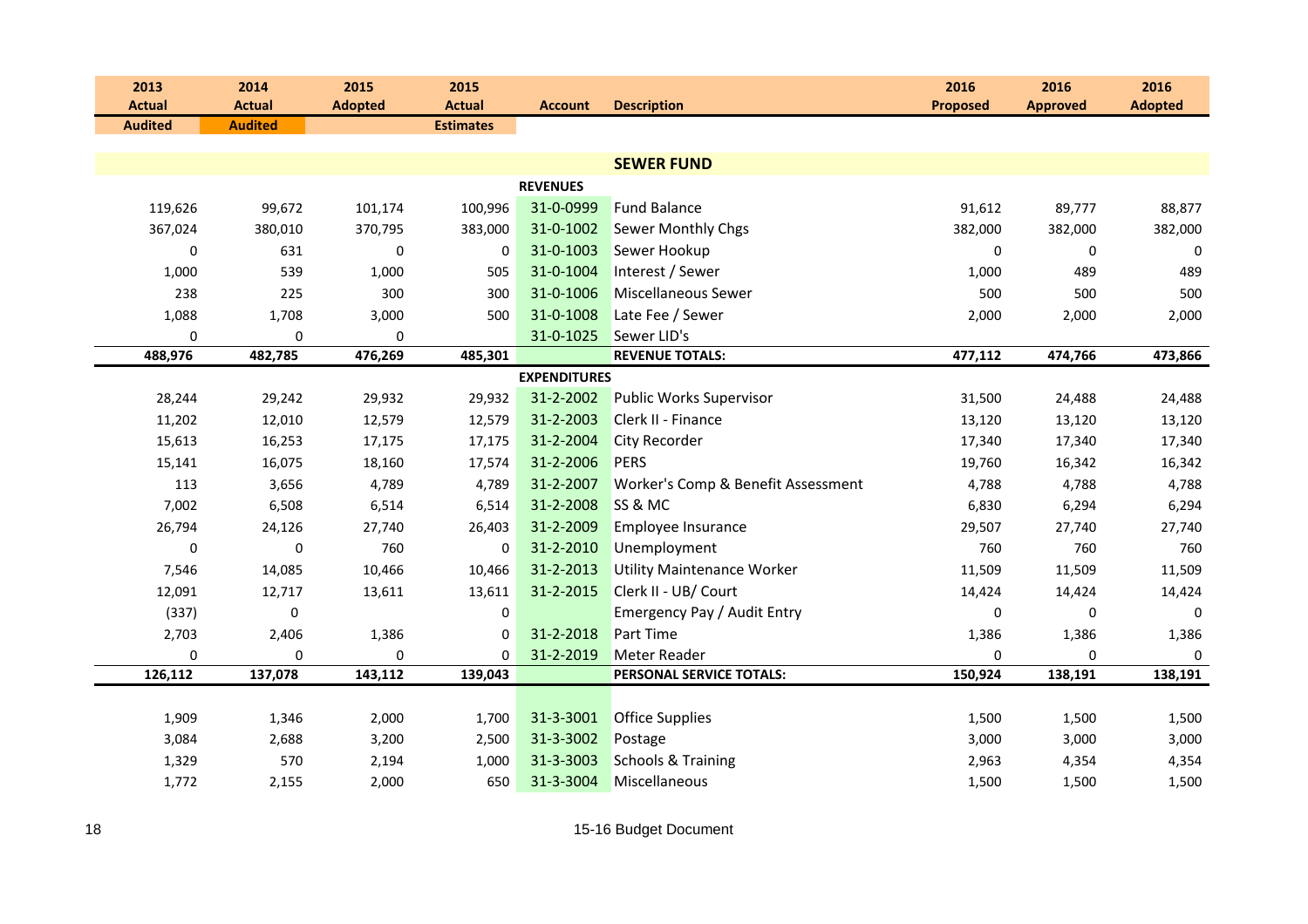| 2013           | 2014           | 2015           | 2015             |                |                                     | 2016            | 2016            | 2016           |
|----------------|----------------|----------------|------------------|----------------|-------------------------------------|-----------------|-----------------|----------------|
| <b>Actual</b>  | <b>Actual</b>  | <b>Adopted</b> | <b>Actual</b>    | <b>Account</b> | <b>Description</b>                  | <b>Proposed</b> | <b>Approved</b> | <b>Adopted</b> |
| <b>Audited</b> | <b>Audited</b> |                | <b>Estimates</b> |                |                                     |                 |                 |                |
| $\mathbf 0$    | $\pmb{0}$      | $\pmb{0}$      | $\mathbf 0$      | 31-3-3006      | Legal                               | $\mathbf 0$     | $\mathbf 0$     | 0              |
| 8,229          | 9,896          | 5,500          | 4,000            | 31-3-3007      | Audit                               | 5,300           | 5,300           | 5,300          |
| 0              | 0              | 2,500          | 0                | 31-3-3008      | <b>Plannning Expense</b>            | 2,500           | 2,500           | 2,500          |
| $\mathbf 0$    | 0              | 7,500          | 275              | 31-3-3009      | Consultants / Engineer              | 7,500           | 7,500           | 7,500          |
| 11,521         | 13,053         | 13,000         | 12,500           | 31-3-3010      | Electricity                         | 13,000          | 13,000          | 13,000         |
| 2,186          | 2,295          | 2,500          | 2,250            | 31-3-3012      | Telephone & Pagers                  | 2,500           | 2,500           | 2,500          |
| 668            | 400            | 250            | 925              | 31-3-3014      | Print & Publish                     | 1,000           | 1,000           | 1,000          |
| 1,476          | 500            | 4,000          | 3,300            | 31-3-3015      | Sewer System Maintenance            | 3,500           | 3,500           | 3,500          |
| $\pmb{0}$      | $\pmb{0}$      | 500            | 1,100            | 31-3-3019      | <b>Sewer Plant Supplies</b>         | 1,000           | 1,000           | 1,000          |
| $\mathbf 0$    | $\mathbf 0$    | 0              | $\mathbf 0$      | 31-3-3020      | <b>GO Bond Management</b>           | $\mathbf 0$     | $\mathbf 0$     | 0              |
| 5,410          | 4,843          | 7,000          | 5,500            | 31-3-3021      | Lab Tests                           | 6,500           | 6,500           | 6,500          |
| 2,052          | 1,000          | 2,400          | 2,700            | 31-3-3022      | <b>Computer Expense</b>             | 2,700           | 2,700           | 2,700          |
| 7,094          | 3,140          | 5,000          | 8,125            | 31-3-3023      | Insurance / Personnel Bonds         | 8,200           | 8,200           | 8,200          |
| 2,531          | 2,697          | 4,000          | 2,000            | 31-3-3028      | Equipment Oper/Fuel                 | 2,500           | 2,500           | 2,500          |
| 0              | 216            | 2,000          | $\mathbf 0$      | 31-3-3029      | Sewer Hookup Expense                | 2,000           | 2,000           | 2,000          |
| 0              | 0              | 100            | 100              | 31-3-3030      | <b>Uniforms</b>                     | 100             | 100             | 100            |
|                |                |                |                  | 31-3-3032      | Sewer System Consultant             | $\pmb{0}$       | 5,340           | 5,340          |
| 538            | 566            | 250            | 250              | 31-3-3040      | Copy machine contract/maint         | 350             | 350             | 350            |
| 920            | 452            | 1,500          | 1,640            | 31-3-3054      | <b>Generator Fuel</b>               | 1,500           | 1,500           | 1,500          |
| 0              | 858            | 900            | 850              | 31-3-3055      | Annual DEQ Fee / Other DEQ Fees     | 5,900           | 5,900           | 5,900          |
| 2,176          | 1,136          | 1,250          | 900              | 31-3-3057      | <b>Pump Station Maintenance</b>     | 1,250           | 1,250           | 1,250          |
| $\mathbf 0$    | $\pmb{0}$      | 1,000          | 0                | 31-3-3058      | Sewer Pump Maintenance              | 1,000           | 1,000           | 1,000          |
| 13,730         | 22,668         | 17,500         | 23,000           | 31-3-3060      | <b>Sludge Management</b>            | 25,000          | 18,000          | 18,000         |
| 66,625         | 70,479         | 88,044         | 75,265           |                | <b>MATERIALS &amp; SERV TOTALS:</b> | 102,263         | 101,994         | 101,994        |
|                |                |                |                  |                |                                     |                 |                 |                |
| $\mathbf 0$    | 3,798          | 5,000          | 0                | 31-4-4001      | Sewer Plant c/o                     | 4,000           | 4,000           | 4,000          |
| 1,477          | 434            | 4,000          | 7,116            | 31-4-4003      | Pump Station c/o                    | 4,000           | 4,000           | 4,000          |
| $\pmb{0}$      |                |                |                  | 31-4-4005      | Collection System c/o               |                 |                 |                |
| 0              |                | 1,000          | 0                | 31-4-4010      | Miscellaneous Sewer C/O             | 1,000           | 1,000           | 1,000          |
|                |                |                |                  |                |                                     |                 |                 |                |
| 1,477          | 4,232          | 10,000         | 7,116            |                | <b>C/O TOTALS:</b>                  | 9,000           | 9,000           | 9,000          |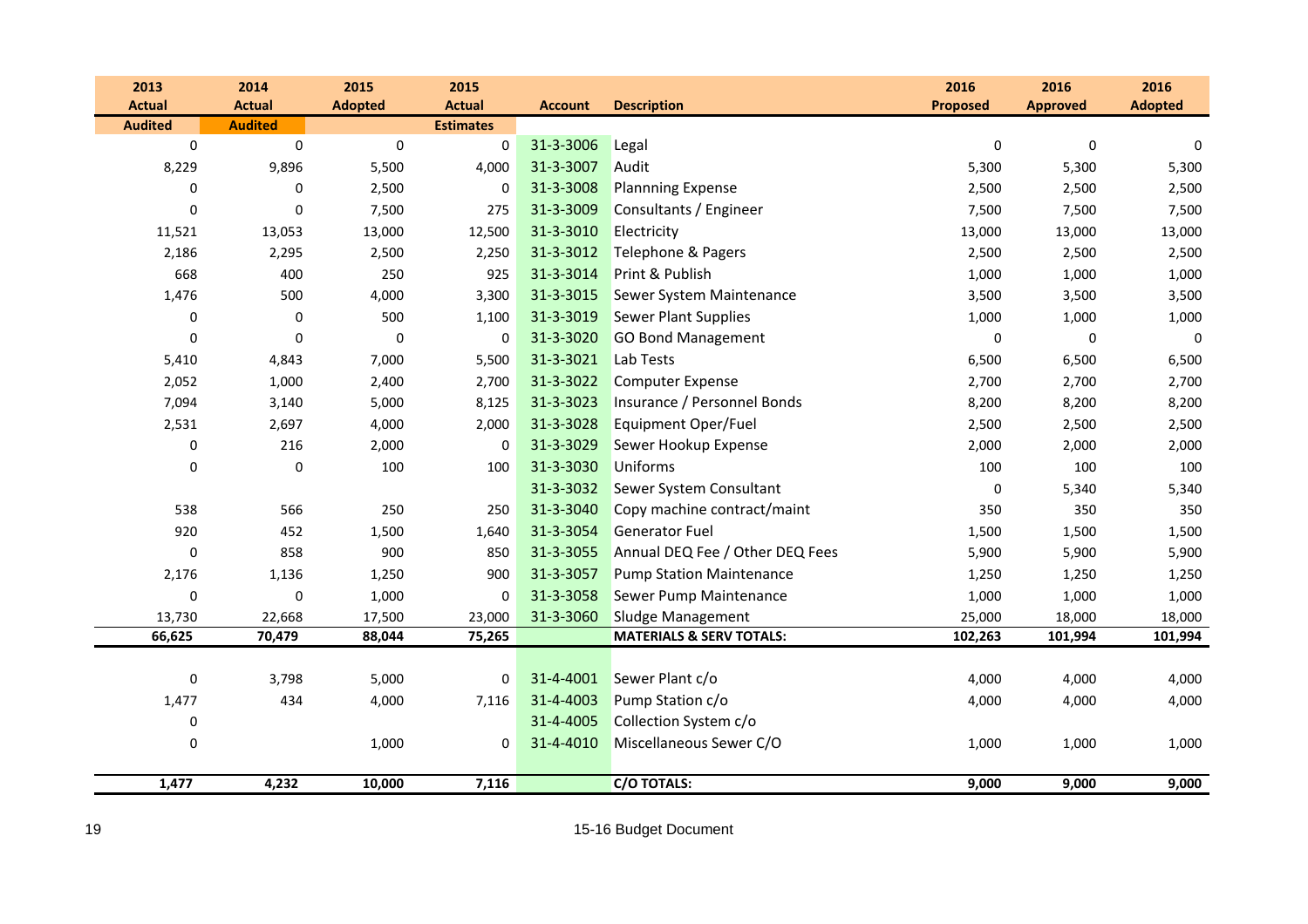| 2013           | 2014           | 2015           | 2015             |                |                                   | 2016            | 2016            | 2016           |
|----------------|----------------|----------------|------------------|----------------|-----------------------------------|-----------------|-----------------|----------------|
| <b>Actual</b>  | <b>Actual</b>  | <b>Adopted</b> | <b>Actual</b>    | <b>Account</b> | <b>Description</b>                | <b>Proposed</b> | <b>Approved</b> | <b>Adopted</b> |
| <b>Audited</b> | <b>Audited</b> |                | <b>Estimates</b> |                |                                   |                 |                 |                |
|                |                |                |                  |                |                                   |                 |                 |                |
|                |                |                |                  | 31-5-5001      | Xfer to Bonded Debt Svc           |                 |                 |                |
|                |                | 5,000          | 5,000            | 31-5-5002      | <b>Xfer to Sewer Reserve</b>      |                 |                 |                |
|                |                |                |                  | 31-5-5003      | Xfer to Equip Reserve             |                 |                 |                |
|                |                |                |                  | 31-5-5004      | Xfer to General Fund              |                 |                 |                |
| 25,000         |                |                |                  | 31-5-5006      | <b>Xfer to General Facilities</b> |                 |                 |                |
| 170,000        | 170,000        | 170,000        | 170,000          | 31-5-5005      | Xfer to Bonded Debt(OECDD Loan)   | 165,000         | 165,000         | 165,000        |
| 195,000        | 170,000        | 175,000        | 175,000          |                | <b>TRANSFERS IN/OUT TOTALS:</b>   | 165,000         | 165,000         | 165,000        |
|                |                |                |                  |                |                                   |                 |                 |                |
| 0              | 0              | 30,000         |                  | 31-6-6001      | Contingency                       | 25,000          | 27,116          | 26,216         |
|                |                |                |                  |                |                                   |                 |                 |                |
| 0              | 0              | 30,113         |                  | 31-9-9001      | <b>Unappropriated EFB</b>         | 24,925          | 33,465          | 33,465         |
|                |                |                |                  |                |                                   |                 |                 |                |
| 0              | 0              | 60,113         | 0                |                | <b>CONTING/UNAPP TOTALS:</b>      | 49,925          | 60,581          | 59,681         |
|                |                |                |                  |                |                                   |                 |                 |                |
| 488,976        | 482,785        | 476,269        | 485,301          |                | <b>REVENUE TOTALS:</b>            | 477,112         | 474,766         | 473,866        |
| 389,214        | 381,789        | 476,269        | 396,424          |                | <b>EXPENDITURE TOTALS:</b>        | 477,112         | 474,766         | 473,866        |
|                |                |                |                  |                |                                   |                 |                 |                |
| 99,762         | 100,996        | $\mathbf{0}$   | 88,877           |                | <b>SEWER FUND TOTALS:</b>         | $\mathbf{0}$    | $\mathbf{0}$    | $\mathbf{0}$   |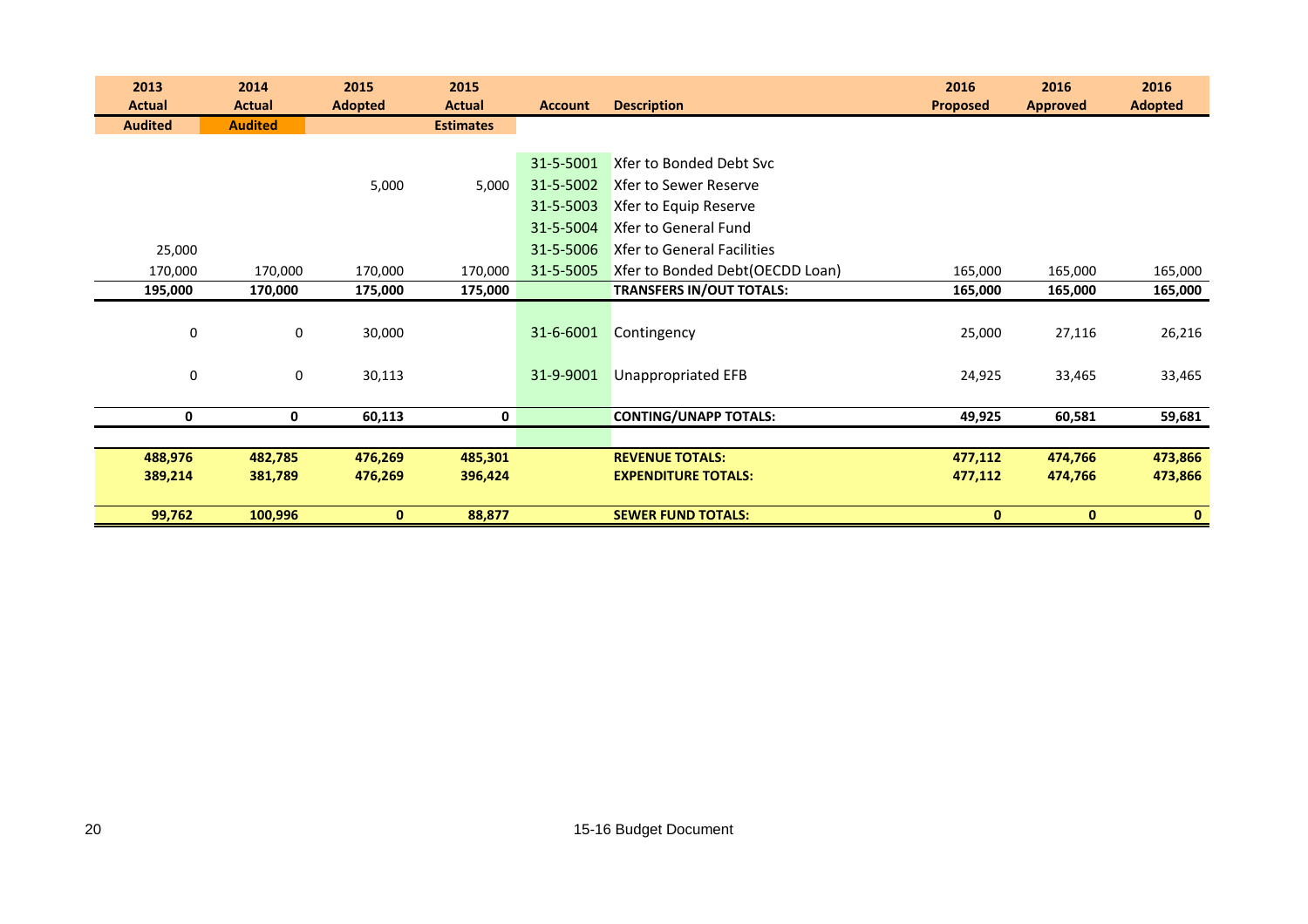| 2013<br><b>Actual</b> | 2014<br><b>Actual</b> | 2015<br><b>Adopted</b> | 2015<br><b>Actual</b> | <b>Account</b>  | <b>Description</b>                  | 2016<br><b>Proposed</b> | 2016<br><b>Approved</b> | 2016<br><b>Adopted</b> |
|-----------------------|-----------------------|------------------------|-----------------------|-----------------|-------------------------------------|-------------------------|-------------------------|------------------------|
| <b>Audited</b>        | <b>Audited</b>        |                        | <b>Estimates</b>      |                 |                                     |                         |                         |                        |
|                       |                       |                        |                       |                 |                                     |                         |                         |                        |
|                       |                       |                        |                       |                 |                                     |                         |                         |                        |
|                       |                       |                        |                       |                 | <b>SEWER RESERVE FUND</b>           |                         |                         |                        |
|                       |                       |                        |                       | <b>REVENUES</b> |                                     |                         |                         |                        |
| 52,750                | 54,611                | 61,324                 | 61,430                | 32-0-0999       | <b>Fund Balance</b>                 | 71,596                  | 71,603                  | 71,603                 |
| 239                   | 331                   | 176                    | 307                   | 32-0-1004       | Interest / SSRF                     | 304                     | 358                     | 358                    |
|                       |                       |                        |                       | 32-0-1005       | Interest SDC SSRF                   |                         |                         |                        |
| 1,622                 | 6,488                 | 3,244                  | 4,866                 | 32-0-1007       | <b>SDC Sewer</b>                    | 3,244                   | 3,244                   | 3,244                  |
|                       |                       | 5,000                  | 5,000                 | 32-0-5131       | <b>Transfer from Sewer Fund</b>     |                         |                         |                        |
| 54,611                | 61,430                | 69,744                 | 71,603                |                 | <b>REVENUE TOTALS:</b>              | 75,144                  | 75,205                  | 75,205                 |
|                       |                       |                        |                       | 32-3-3002       | Miscellaneous                       | 1,000                   | 1,000                   | 1,000                  |
|                       |                       |                        |                       | 32-3-3003       | Administration                      | 1,000                   | 1,061                   | 1,061                  |
|                       |                       |                        |                       | 32-3-3004       | C/O Collection System               | 7,500                   | 7,500                   | 7,500                  |
| 0                     | $\mathbf 0$           | $\mathbf{0}$           | $\mathbf 0$           |                 | <b>MATERIALS &amp; SERV TOTALS:</b> | 9,500                   | 9,561                   | 9,561                  |
|                       | 0                     | 20,000                 | 0                     | 32-4-4001       | C/O WWTP                            | 15,000                  | 15,000                  | 15,000                 |
|                       | 0                     | 20,000                 | $\mathbf 0$           | 32-4-4002       | C/O Pump Stations                   | 21,600                  | 21,600                  | 21,600                 |
|                       |                       | 3,500                  | 0                     | 32-4-4003       | C/O Collection System               | 10,000                  | 10,000                  | 10,000                 |
|                       | 0                     | 23,000                 | 0                     | 32-4-4004       | C/O Equipment                       | 15,800                  | 15,800                  | 15,800                 |
| $\mathbf 0$           | 0                     | 66,500                 | $\mathbf{0}$          |                 | <b>C/O TOTALS:</b>                  | 62,400                  | 62,400                  | 62,400                 |
|                       | $\mathbf 0$           | $\mathbf 0$            | $\Omega$              | 32-5-5001       | Xfer to Bonded Debt                 | $\mathbf 0$             | $\Omega$                | 0                      |
|                       | 0                     | $\mathbf 0$            | $\mathbf 0$           | 32-5-5002       | Xfer to Bonded Debt (SDC Eligible)  | 0                       | 0                       | 0                      |
| $\pmb{0}$             | $\mathbf 0$           | $\mathbf 0$            | $\mathbf 0$           |                 | <b>TRANSFERS IN/OUT TOTALS:</b>     | $\pmb{0}$               | $\mathbf{0}$            | $\mathbf 0$            |
|                       | 0                     | $\mathbf 0$            | $\mathbf 0$           | 32-7-7005       | <b>Reserved Sewer</b>               | $\pmb{0}$               |                         |                        |
|                       | 0                     | 3,244                  | 0                     | 32-7-7006       | <b>Reserved Sewer SDC</b>           | 3,244                   | 3,244                   | 3,244                  |
| $\mathbf 0$           | $\mathbf{0}$          | 3,244                  | $\mathbf{0}$          |                 | <b>CONTING/RESERVED TOTALS:</b>     | 3,244                   | 3,244                   | 3,244                  |
| 54,611                | 61,430                | 69,744                 | 71,603                |                 | <b>REVENUE TOTALS:</b>              | 75,144                  | 75,205                  | 75,205                 |
| $\bf{0}$              | $\mathbf{0}$          | 69,744                 | $\bf{0}$              |                 | <b>EXPENDITURE TOTALS:</b>          | 75,144                  | 75,205                  | 75,205                 |
| 54,611                | 61,430                | $\mathbf{0}$           | 71,603                |                 | <b>SEWER RESERVE FUND TOTALS:</b>   | $\mathbf{0}$            | $\mathbf{0}$            | $\bullet$              |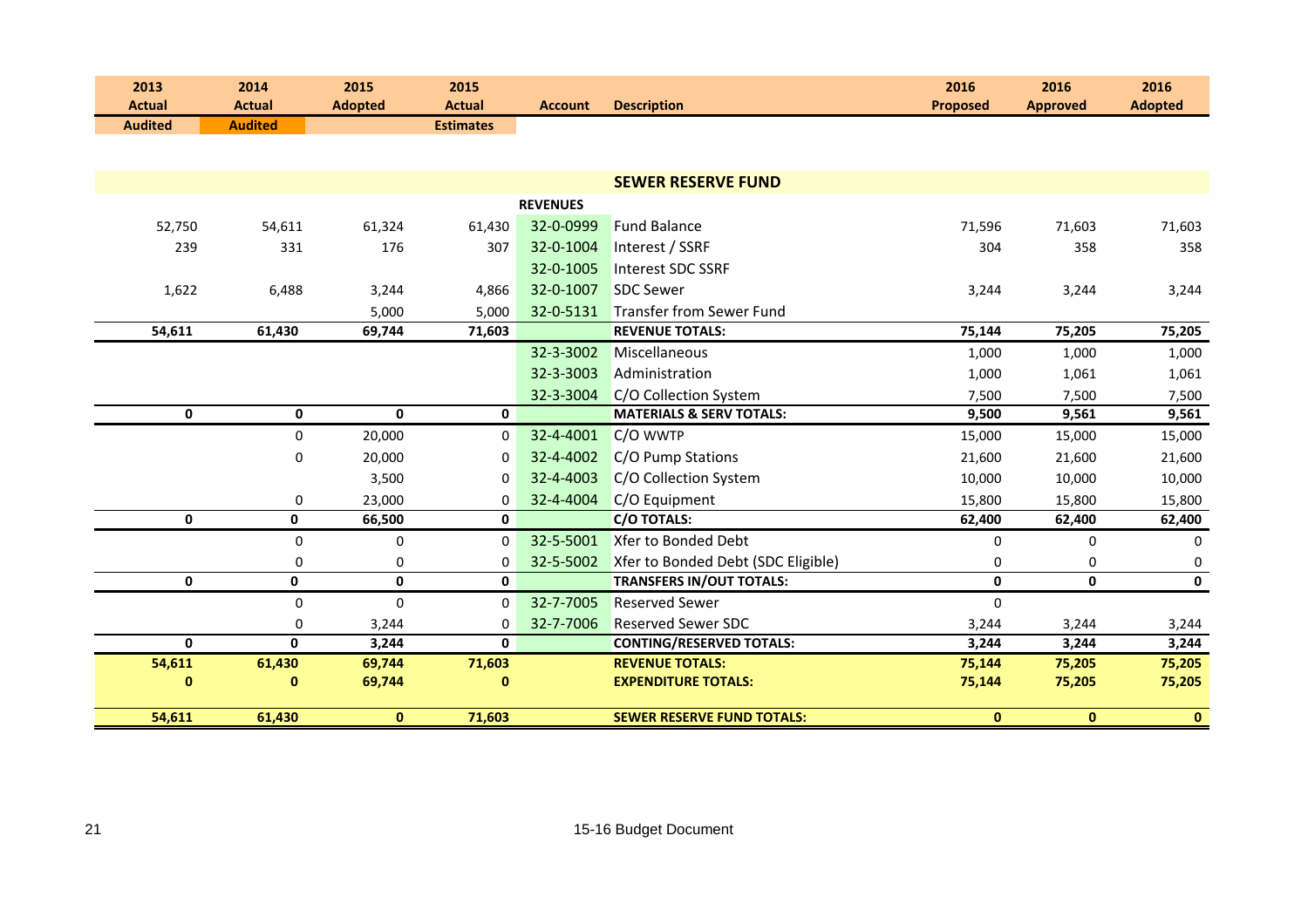| 2013<br><b>Actual</b> | 2014<br><b>Actual</b> | 2015<br><b>Adopted</b> | 2015<br><b>Actual</b> | <b>Account</b>      | <b>Description</b>                          | 2016<br><b>Proposed</b> | 2016<br><b>Approved</b> | 2016<br><b>Adopted</b> |
|-----------------------|-----------------------|------------------------|-----------------------|---------------------|---------------------------------------------|-------------------------|-------------------------|------------------------|
| <b>Audited</b>        | <b>Audited</b>        |                        | <b>Estimates</b>      |                     |                                             |                         |                         |                        |
|                       |                       |                        |                       |                     |                                             |                         |                         |                        |
|                       |                       |                        |                       |                     | <b>GENERAL FACILITIES RESERVE FUND</b>      |                         |                         |                        |
|                       |                       |                        |                       | <b>REVENUES</b>     |                                             |                         |                         |                        |
| 43,061                | 58,033                | 78,318                 | 78,455                | 34-0-0999           | <b>Fund Balance</b>                         | 80,855                  | 80,847                  | 80,847                 |
| 100                   | 422                   | 382                    | 392                   | 34-0-1004           | <b>Interest Earnings</b>                    | 445                     | 404                     | 404                    |
| 0                     |                       |                        |                       | 34-0-4100           | Miscellaneous                               |                         |                         |                        |
| $\mathbf 0$           |                       |                        |                       | 34-0-5113           | Transfer from General Fund (Special)        |                         |                         |                        |
| 6,703                 |                       |                        |                       | 34-0-1007           | Donation                                    |                         |                         |                        |
| 166,667               |                       |                        |                       | 34-0-5108           | Insurance                                   |                         |                         |                        |
| 68,855                |                       |                        |                       | 34-0-5109           | <b>Grant Income</b>                         |                         |                         |                        |
| 50,000                | 20,000                | 12,000                 | 12,000                | 34-0-5110           | <b>Transfer from General Fund</b>           | 9,988                   | 12,488                  | 12,488                 |
| 14,000                |                       |                        |                       | 34-0-5111           | Transfer from Water Fund                    |                         |                         |                        |
| 25,000                |                       |                        |                       | 34-0-5112           | Transfer from Sewer Fund                    |                         |                         |                        |
| 374,386               | 78,455                | 90,700                 | 90,847                |                     | <b>REVENUE TOTALS:</b>                      | 91,288                  | 93,739                  | 93,739                 |
|                       |                       |                        |                       | <b>EXPENDITURES</b> |                                             |                         |                         |                        |
|                       | $\pmb{0}$             | 700                    | 0                     | 34-3-3002           | Legal & Engineering                         | 300                     | 251                     | 251                    |
|                       | 0                     | $\pmb{0}$              | 0                     | 34-3-3003           | <b>Building Maintenance</b>                 |                         |                         |                        |
|                       | $\mathbf 0$           | $\mathbf 0$            | 0                     | 34-3-3004           | Miscellaneous                               |                         |                         |                        |
| $\mathbf{0}$          | $\mathbf{0}$          | 700                    | 0                     |                     | <b>MATERIAL &amp; SERV TOTALS:</b>          | 300                     | 251                     | 251                    |
|                       |                       |                        |                       |                     |                                             |                         |                         |                        |
| 0                     |                       |                        | 0                     | 34-4-4001           | C/O Library (Reid)                          |                         |                         |                        |
| $\mathbf 0$           |                       |                        | $\Omega$              | 34-4-4002           | C/O Land Acquisition                        |                         |                         |                        |
| 169,684               |                       | 10,000                 | 10,000                | 34-4-4003           | C/O City Buildings & Facilities (City Hall) |                         |                         |                        |
| 131,062               |                       |                        | 0                     | 34-4-4005           | C/O City Building Parking Improvements      |                         |                         |                        |
| 1,526                 |                       |                        | 0                     | 34-4-4006           | C/O City Building Landscaping Improv.       |                         |                         |                        |
| $\mathbf 0$           |                       |                        | 0                     | 34-4-4007           | C/O City Building Contents                  |                         |                         |                        |
| 14,081                |                       | 50,000                 | $\Omega$              | 34-4-4004           | C/O Public Works Shop Building              | 51,000                  | 51,000                  | 51,000                 |
| 316,353               | $\pmb{0}$             | 60,000                 | 10,000                |                     | C/O TOTALS:                                 | 51,000                  | 51,000                  | 51,000                 |
|                       |                       |                        |                       |                     |                                             |                         |                         |                        |
|                       | $\pmb{0}$             | $\pmb{0}$              | 0                     |                     | 34-5-5110 Transfer to                       | $\pmb{0}$               |                         |                        |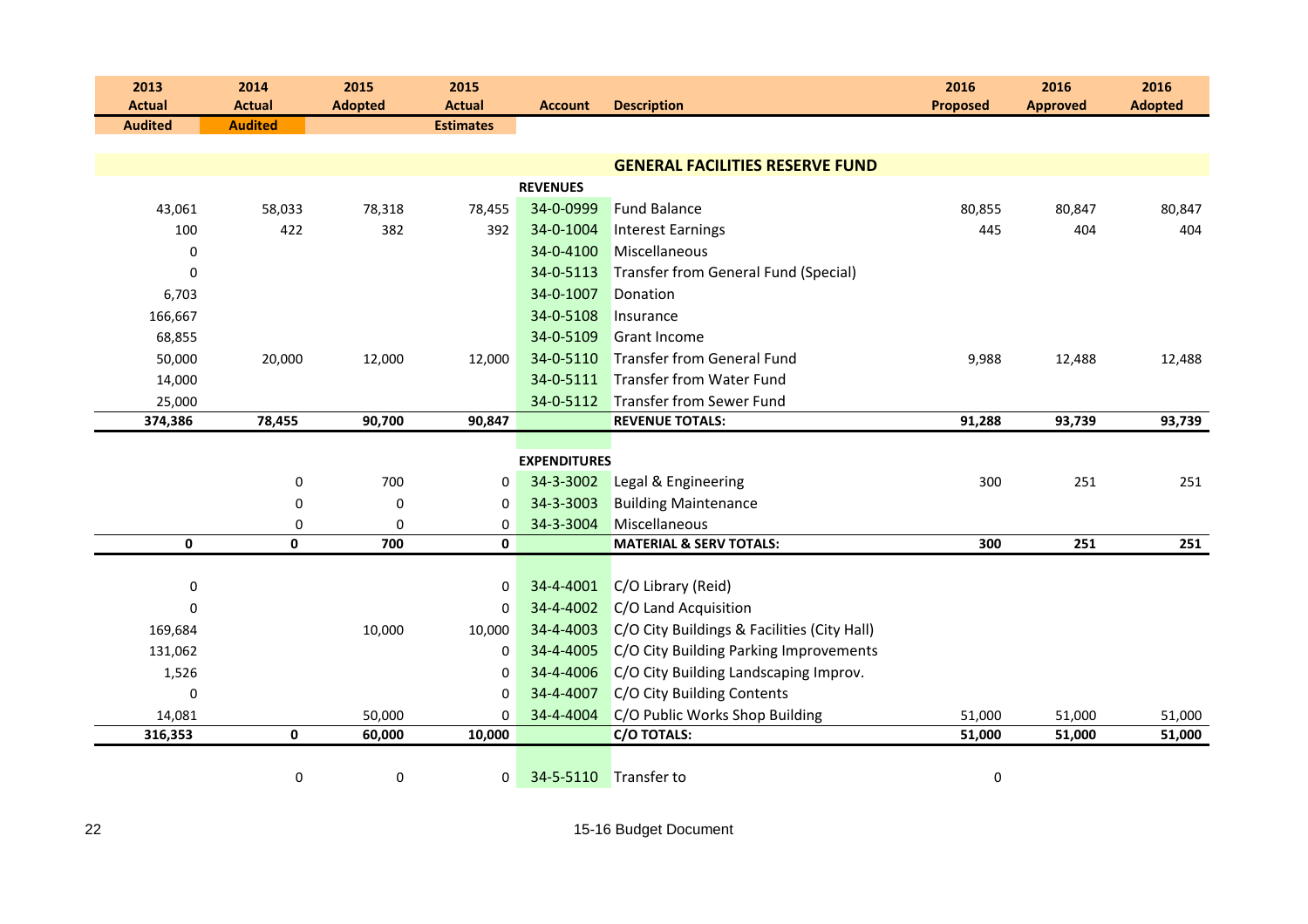| 2013<br><b>Actual</b> | 2014<br><b>Actual</b> | 2015<br><b>Adopted</b> | 2015<br><b>Actual</b> | <b>Account</b> | <b>Description</b>                | 2016<br><b>Proposed</b> | 2016<br><b>Approved</b> | 2016<br><b>Adopted</b> |
|-----------------------|-----------------------|------------------------|-----------------------|----------------|-----------------------------------|-------------------------|-------------------------|------------------------|
| <b>Audited</b>        | <b>Audited</b>        |                        | <b>Estimates</b>      |                |                                   |                         |                         |                        |
|                       |                       |                        |                       |                |                                   |                         |                         |                        |
| 0                     | 0                     | 0                      | 0                     |                | <b>TRANSFER IN/OUT TOTALS:</b>    | 0                       | 0                       | 0                      |
|                       |                       |                        |                       |                |                                   |                         |                         |                        |
|                       | $\mathbf 0$           | 30,000                 | 0                     | 34-7-7001      | Future Exp. (Skatepark)           | 39,988                  | 42,488                  | 42,488                 |
|                       | 0                     |                        | 0                     | 34-8-8003      | Debt Service Principal            |                         |                         |                        |
|                       | 0                     |                        | 0                     | 34-8-8004      | Debt Service Interest             |                         |                         |                        |
|                       | 0                     |                        | 0                     | 34-9-9001      | Unappropriated EFB                |                         |                         |                        |
|                       |                       |                        |                       |                |                                   |                         |                         |                        |
| 0                     | 0                     | 30,000                 | 0                     |                | <b>CONTIN/UNAPP TOTALS:</b>       | 39,988                  | 42,488                  | 42,488                 |
|                       |                       |                        |                       |                |                                   |                         |                         |                        |
| 374,386               | 78,455                | 90,700                 | 90,847                |                | <b>REVENUE TOTALS:</b>            | 91,288                  | 93,739                  | 93,739                 |
| 316,353               | 0                     | 90,700                 | 10,000                |                | <b>EXPENDITURE TOTALS:</b>        | 91,288                  | 93,739                  | 93,739                 |
|                       |                       |                        |                       |                |                                   |                         |                         |                        |
| 58,033                | 78,455                | $\mathbf{0}$           | 80,847                |                | <b>GENERAL FACILITIES TOTALS:</b> | 0                       | $\mathbf{0}$            | $\mathbf{0}$           |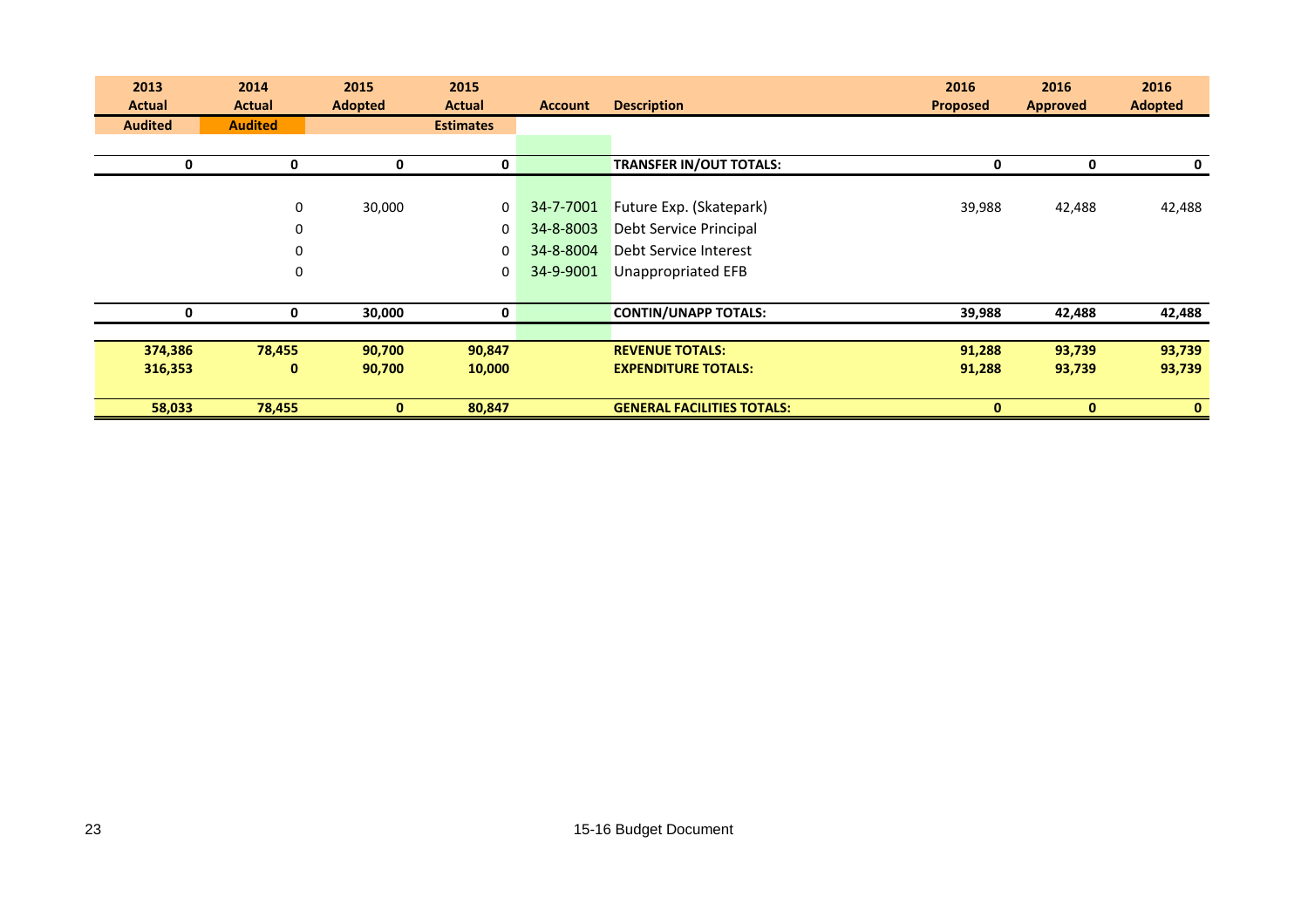| 2013<br><b>Actual</b> | 2014<br><b>Actual</b> | 2015<br><b>Adopted</b> | 2015<br><b>Actual</b> | <b>Account</b>      | <b>Description</b>                 | 2016<br><b>Proposed</b> | 2016<br><b>Approved</b> | 2016<br><b>Adopted</b> |
|-----------------------|-----------------------|------------------------|-----------------------|---------------------|------------------------------------|-------------------------|-------------------------|------------------------|
| <b>Audited</b>        | <b>Audited</b>        |                        | <b>Estimates</b>      |                     |                                    |                         |                         |                        |
|                       |                       |                        |                       |                     |                                    |                         |                         |                        |
|                       |                       |                        |                       |                     | 9-1-1 FUND / No Longer Required    |                         |                         |                        |
|                       |                       |                        |                       | <b>REVENUES</b>     |                                    |                         |                         |                        |
|                       |                       |                        |                       | 36-0-0999           | <b>Fund Balance</b>                |                         |                         |                        |
| 9,160                 | 0                     | 10,000                 |                       | 36-0-1002           | 911 Grant Funds from St OR         | $\mathbf 0$             | $\mathbf 0$             | $\boldsymbol{0}$       |
|                       |                       |                        |                       |                     |                                    |                         |                         |                        |
| 9,160                 | 0                     | 10,000                 | $\mathbf 0$           |                     | <b>REVENUE TOTALS:</b>             | 0                       | 0                       | 0                      |
|                       |                       |                        |                       |                     |                                    |                         |                         |                        |
|                       |                       |                        |                       | <b>EXPENDITURES</b> |                                    |                         |                         |                        |
| 9,160                 | $\mathbf 0$           | 10,000                 |                       | 36-3-3002           | 911 Services                       | $\pmb{0}$               | $\pmb{0}$               | $\boldsymbol{0}$       |
|                       |                       |                        |                       |                     |                                    |                         |                         |                        |
| 9,160                 | 0                     | 10,000                 | $\mathbf 0$           |                     | <b>MATERIAL &amp; SERV TOTALS:</b> | $\pmb{0}$               | $\mathbf 0$             | $\mathbf 0$            |
|                       |                       |                        |                       |                     |                                    |                         |                         |                        |
| $\pmb{0}$             | 0                     | $\mathbf 0$            | $\mathbf 0$           | 36-9-9001           | <b>Unappropriated EFB</b>          |                         |                         |                        |
|                       |                       |                        |                       |                     |                                    |                         |                         |                        |
| $\mathbf 0$           | 0                     | $\mathbf 0$            | $\mathbf 0$           |                     | <b>UNAPPROPRIATED TOTALS:</b>      | 0                       | $\mathbf 0$             | $\mathbf 0$            |
|                       |                       |                        |                       |                     |                                    |                         |                         |                        |
| 9,160                 | $\mathbf{0}$          | 10,000                 | $\mathbf{0}$          |                     | <b>REVENUE TOTALS:</b>             | $\mathbf 0$             | $\mathbf{0}$            | $\mathbf 0$            |
| 9,160                 | $\mathbf{0}$          | 10,000                 | $\mathbf{0}$          |                     | <b>EXPENDITURE TOTALS:</b>         | $\mathbf{0}$            | $\mathbf{0}$            | $\mathbf{0}$           |
| $\mathbf{0}$          | $\mathbf{0}$          | $\mathbf{0}$           | $\mathbf{0}$          |                     | 911 GRANT FUND TOTALS:             | $\mathbf{0}$            | $\mathbf{0}$            | $\mathbf{0}$           |
|                       |                       |                        |                       |                     |                                    |                         |                         |                        |
|                       |                       |                        |                       |                     |                                    |                         |                         |                        |
| 3,344,412             | 3,226,897             | 3,549,288              | 3,244,857             |                     | <b>REVENUE TOTALS:</b>             | 3,307,042               | 3,315,084               | 3,311,087              |
| 2,013,913             | 1,873,127             | 3,549,288              | 1,859,836             |                     | <b>EXPENDITURE TOTALS:</b>         | 3,307,042               | 3,315,084               | 3,311,087              |
|                       |                       |                        |                       |                     |                                    |                         |                         |                        |
| 1,330,499             | 1,353,770             | $\mathbf{0}$           | 1,385,021             |                     | <b>ALL FUNDS TOTAL:</b>            | $\bf{0}$                | $\mathbf{0}$            | $\mathbf{0}$           |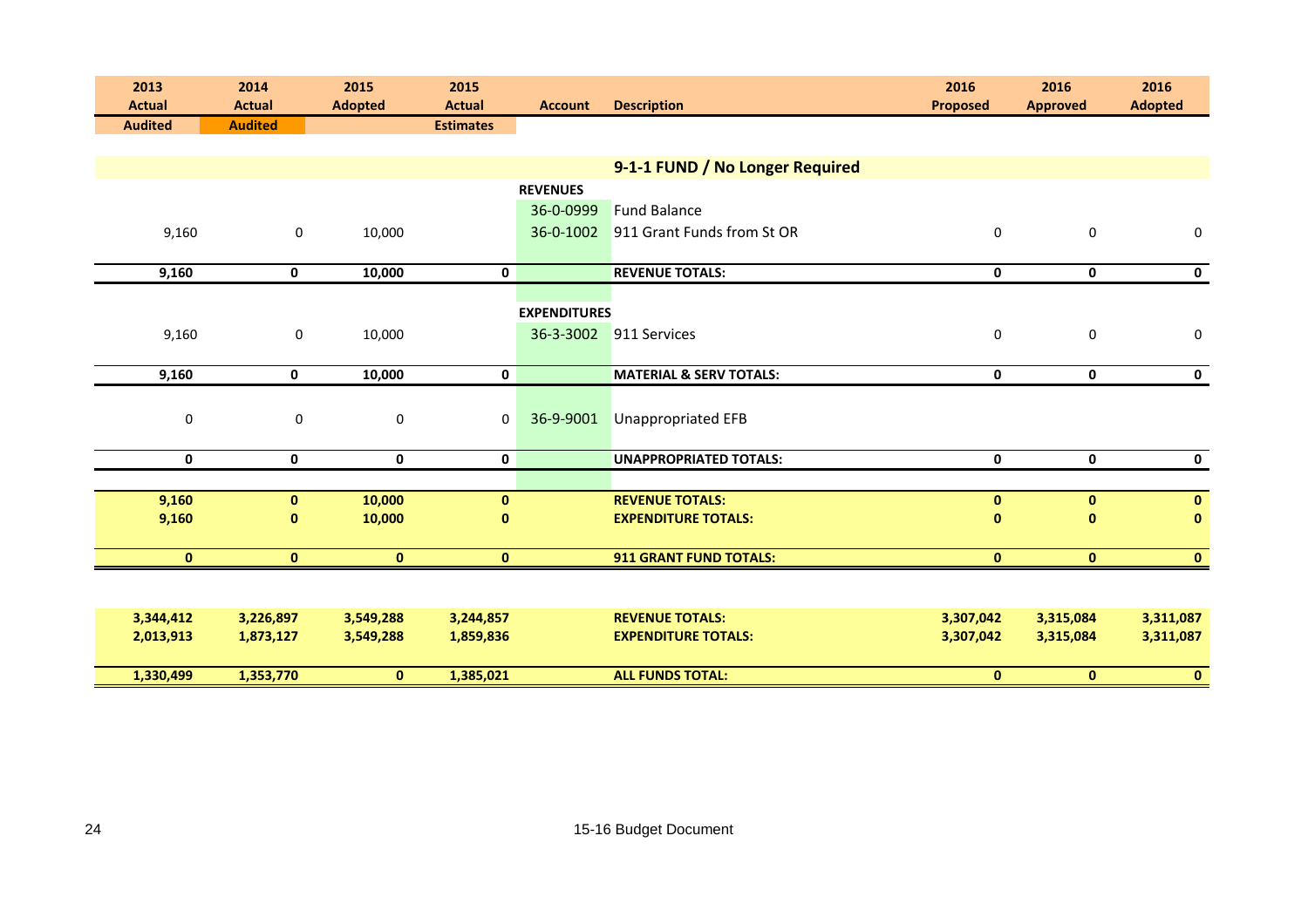| 2013           | 2014           | 2015           | 2015             |                |                                             | 2016            | 2016            | 2016           |
|----------------|----------------|----------------|------------------|----------------|---------------------------------------------|-----------------|-----------------|----------------|
| <b>Actual</b>  | <b>Actual</b>  | <b>Adopted</b> | <b>Actual</b>    | <b>Account</b> | <b>Description</b>                          | <b>Proposed</b> | <b>Approved</b> | <b>Adopted</b> |
| <b>Audited</b> | <b>Audited</b> |                | <b>Estimates</b> |                |                                             |                 |                 |                |
|                |                |                |                  |                |                                             |                 |                 |                |
|                |                |                |                  |                | <b>General Fund</b>                         | $+$             |                 |                |
|                |                |                |                  | 10-5-5003      | Xfer to Gen Facilities Res Fund             |                 | 12,488          |                |
|                |                |                |                  | 10-3-5007      | Xfer to Housing Rehab Fund                  |                 | 16,563          |                |
|                |                |                |                  |                | <b>Street Fund</b>                          |                 |                 |                |
|                |                |                |                  | 11-5-5004      | Xfer to Street Reserve Fund                 |                 | 15,000          |                |
|                |                |                |                  |                | 11-5-5006 Xfer to Railroad Maintenance Fund |                 | 67,000          |                |
|                |                |                |                  |                | <b>Railroad Bridge Maintenance Fund</b>     |                 |                 |                |
|                |                |                |                  | 13-0-5003      | Transfer from Streeet Fund                  | 67,000          |                 |                |
|                |                |                |                  |                | <b>Water Fund</b>                           |                 |                 |                |
|                |                |                |                  | 19-5-5004      | WTR transfer to Bonded Debt                 |                 | 155,000         |                |
|                |                |                |                  |                | <b>Bonded Debt Service Fund</b>             |                 |                 |                |
|                |                |                |                  | 21-0-5119      | <b>Transfer from Water Fund</b>             | 155,000         |                 |                |
|                |                |                |                  |                | 21-0-5131 Transfer from Sewer Fund          | 165,000         |                 |                |
|                |                |                |                  |                | <b>Street Reserve Fund</b>                  |                 |                 |                |
|                |                |                |                  | 29-0-5111      | <b>Transfer from Street Fund</b>            | 15,000          |                 |                |
|                |                |                |                  |                | <b>Housing Rehab Fund</b>                   |                 |                 |                |
|                |                |                |                  | 30-0-5007      | <b>Transfer from General Fund</b>           | 16,563          |                 |                |
|                |                |                |                  |                | <b>Sewer Fund</b>                           |                 |                 |                |
|                |                |                |                  | 31-5-5005      | Xfer to Bonded Debt(OECDD Loan)             |                 | 165,000         |                |
|                |                |                |                  |                | <b>General Facilities Reserve</b>           |                 |                 |                |
|                |                |                |                  | 34-0-5110      | Transfer from General Fund                  | 12,488          |                 |                |
|                |                |                |                  |                | <b>Totals -- All Funds</b>                  | 431,051         | 431,051         |                |
|                |                |                |                  |                | Difference                                  |                 | $\mathbf{0}$    |                |